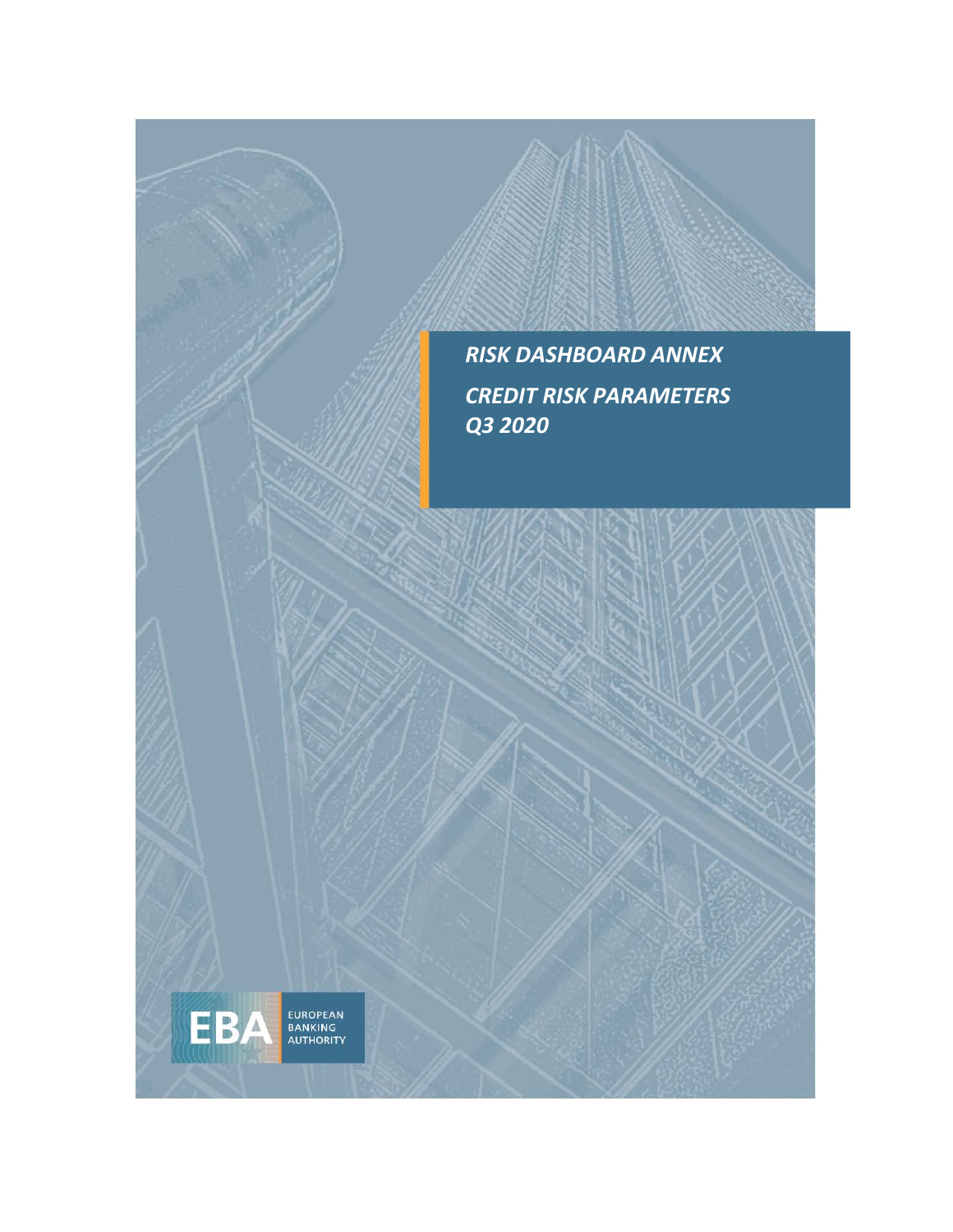

|                 |                                                                           | Default rate |                |                |                 |                |    |             | Loss rate   |        |        |    |                | PD - adjusted  |                |                |      |                  | <b>LGD</b>       |                  |                  |
|-----------------|---------------------------------------------------------------------------|--------------|----------------|----------------|-----------------|----------------|----|-------------|-------------|--------|--------|----|----------------|----------------|----------------|----------------|------|------------------|------------------|------------------|------------------|
|                 |                                                                           |              | <b>25th</b>    | <b>50th</b>    | 75th            | W.A            |    | <b>25th</b> | <b>50th</b> | 75th   | W.A    |    | 25th           | <b>50th</b>    | <b>75th</b>    | W.A            |      | <b>25th</b>      | <b>50th</b>      | 75th             | W.A              |
|                 | <b>Corporates</b>                                                         |              | 0.35%          | 0.62%          | 3.51%           | 0.83%          |    | 0.51%       | 14.23%      | 21.31% | 21.69% |    | 0.35%          | 0.84%          | 1.24%          | 1.17%          | 63   | 31.80%           | 41.56%           | 44.99%           | 33.70%           |
|                 | Corporates - Of Which: Specialised Lending                                |              |                |                |                 |                |    |             |             |        |        |    |                |                |                |                |      |                  |                  |                  |                  |
|                 | Corporates - Of Which: SME                                                |              | 1.33%          | 1.47%          | 2.17%           | 1.50%          |    |             |             |        |        | 28 | 0.29%          | 1.82%          | 2.29%          | 2.25%          | 27   | 28.00%           | 38.00%           | 40.97%           | 30.60%           |
| <b>Austria</b>  | <b>Retail</b>                                                             |              | 0.17%          | 0.75%          | 1.82%           | 0.73%          | 25 | 24.29%      | 27.25%      | 40.92% | 27.74% |    | 0.46%          | 1.04%          | 1.61%          | 1.33%          | 68   | 15.70%           | 21.15%           | 30.77%           | 27.26%           |
|                 | - Secured on real estate property<br>Retail ·                             |              | 0.37%          | 0.76%          | 4.59%           | 0.65%          |    | 5.11%       | 6.86%       | 10.47% | 8.30%  |    | 0.35%          | 0.62%          | 1.25%          | 1.17%          | 62   | 10.05%           | 13.85%           | 19.55%           | 11.08%           |
|                 | Retail - Qualifying Revolving                                             |              | 0.25%          | 0.58%          | 1.63%           | 0.26%          |    | 33.19%      | 49.07%      | 63.64% | 49.02% | 29 | 0.48%          | 0.91%          | 1.97%          | 0.78%          |      | 33.48%           | 51.97%           | 64.64%           | 64.42%           |
|                 | Retail - Other Retail                                                     |              | 0.55%          | 1.55%          | 3.74%           | 0.90%          |    | 26.37%      | 40.92%      | 52.40% | 49.90% |    | 0.97%          | 1.78%          | 3.75%          | 1.81%          | 53   | 32.84%           | 39.34%           | 52.74%           | 56.49%           |
|                 | <b>Corporates</b>                                                         |              | 0.32%          | 1.34%          | 2.14%           | 1.45%          |    | 17.32%      | 29.32%      | 58.20% | 25.77% |    | 0.26%          | 0.52%          | 2.01%          | 2.27%          |      | 31.28%           | 39.10%           | 45.00%           | 26.81%           |
|                 | Corporates - Of Which: Specialised Lending                                |              |                |                |                 |                |    |             |             |        |        |    |                |                |                |                |      |                  |                  |                  |                  |
|                 | Corporates - Of Which: SME                                                | 10           | 1.16%          | 1.70%          | 1.94%           | 1.68%          |    | 11.30%      | 20.43%      | 44.43% | 14.67% | 36 | 0.43%          | 2.08%          | 2.83%          | 2.69%          | 36   | 25.02%           | 35.85%           | 44.98%           | 24.61%           |
| <b>Belgium</b>  | <b>Retail</b>                                                             |              | 0.20%          | 0.64%          | 1.04%           | 1.00%          |    | 8.81%       | 15.70%      | 36.22% | 9.96%  |    | 0.80%          | 1.21%          | 1.96%          | 1.10%          | 68   | 14.77%           | 19.12%           | 25.68%           | 17.29%           |
|                 | Retail - Secured on real estate property                                  |              | 0.44%          | 0.92%          | 1.60%           | 0.89%          | 20 | 4.37%       | 7.07%       | 15.25% | 4.06%  |    | 0.58%          | 1.12%          | 1.64%          | 0.99%          | 66   | 11.29%           | 14.87%           | 19.64%           | 13.32%           |
|                 | Retail - Qualifying Revolving                                             |              | 0.55%          | 0.73%          | 2.83%           | 2.55%          |    | 15.00%      | 32.41%      | 51.09% | 11.76% |    | 0.52%          | 1.00%          | 3.29%          | 0.51%          |      | 35.92%           | 49.63%           | 63.33%           | 49.35%           |
|                 | Retail - Other Retail                                                     |              | 0.44%          | 0.89%          | 1.99%           | .43%           |    | 16.32%      | 27.58%      | 34.77% | 24.46% |    | 0.92%          | 1.52%          | 2.87%          | 1.72%          |      | 26.11%           | 36.83%           | 53.73%           | 33.13%           |
|                 | <b>Corporates</b>                                                         |              | 0.00%          | 0.50%          | 1.01%           | 1.00%          |    |             |             |        |        | 36 | 0.41%          | 1.60%          | 2.85%          | 2.26%          | 37   | 30.15%           | 37.37%           | 45.00%           | 42.45%           |
|                 | Corporates - Of Which: Specialised Lending                                |              |                |                |                 |                |    |             |             |        |        |    |                |                |                |                |      |                  |                  |                  |                  |
|                 | Corporates - Of Which: SME                                                |              |                |                |                 |                |    |             |             |        |        | 18 | 0.29%          | 0.82%          | 3.06%          | 2.88%          | 19   | 35.87%           | 40.10%           | 45.00%           | 42.51%           |
| <b>Bulgaria</b> | <b>Retail</b>                                                             |              | 0.32%          | 1.86%          | 10.43%          | 2.68%          | 20 | 26.20%      | 39.85%      | 47.48% | 50.17% |    | 0.57%          | 1.53%          | 3.84%          | 2.60%          |      | 18.25%           | 26.96%           | 36.56%           | 33.14%           |
|                 | Retail - Secured on real estate property                                  |              | 0.00%          | 1.77%          | 1.78%           | 1.99%          |    |             |             |        |        |    | 0.24%          | 0.56%          | 1.68%          | 2.23%          | 46   | 10.00%           | 14.32%           | 18.89%           | 23.72%           |
|                 | Retail - Qualifying Revolving                                             |              | 2.08%          | 2.23%          | 21.97%          | 2.18%          |    | 32.57%      | 51.30%      | 73.14% | 75.59% |    | 0.46%          | 1.49%          | 4.10%          | 3.20%          | 28   | 33.72%           | 55.91%           | 65.86%           | 42.37%           |
|                 | Retail - Other Retail                                                     |              | 2.11%          | 3.18%          | 5.85%           | 4.44%          |    | 29.88%      | 45.49%      | 70.97% | 65.46% |    | 0.80%          | 2.11%          | 4.65%          | 3.65%          |      | 35.50%           | 45.79%           | 57.07%           | 56.33%           |
|                 | <b>Corporates</b>                                                         |              | 0.00%          | 1.33%          | 2.33%           | 1.98%          |    |             |             |        |        | 26 | 0.64%          | 1.12%          | 2.56%          | 2.55%          | 28   | 26.75%           | 37.63%           | 44.60%           | 40.58%           |
| Croatia         | Corporates - Of Which: Specialised Lending                                |              |                |                |                 |                |    |             |             |        |        |    |                |                |                |                |      |                  |                  |                  |                  |
|                 | Corporates - Of Which: SME                                                |              |                |                |                 |                |    |             |             |        |        |    | 1.02%          | 4.00%          | 6.83%          | 4.04%          |      | 36.34%           | 41.99%           | 65.66%           | 41.91%           |
|                 | <b>Retail</b>                                                             |              | 0.32%          | 1.09%          | 3.69%           | 3.66%          |    | 28.00%      | 46.08%      | 53.94% | 16.57% | 53 | 0.55%          | 1.22%          | 2.42%          | 2.28%          | 53   | 19.98%           | 31.86%           | 47.07%           | 35.00%           |
|                 | Retail - Secured on real estate property                                  |              |                |                |                 |                |    |             |             |        |        |    | 0.18%          | 0.48%          | 0.82%          | 1.77%          |      | 10.00%           | 15.01%           | 29.16%           | 29.30%           |
|                 | Retail - Qualifying Revolving<br>Retail - Other Retail                    |              | 0.71%<br>0.80% | 5.25%<br>3.30% | 24.71%<br>8.07% | 7.70%<br>4.31% |    | 28.00%      | 51.80%      | 55.96% | 16.76% | 23 | 0.57%<br>0.66% | 1.18%<br>2.28% | 4.30%<br>4.95% | 2.09%<br>2.60% | 25   | 41.30%<br>29.79% | 59.04%<br>38.03% | 75.59%<br>55.02% | 61.76%<br>38.27% |
|                 |                                                                           |              |                |                | 31.99%          |                |    |             |             |        |        |    | 0.41%          | 1.18%          |                | 4.56%          |      | 28.19%           | 36.19%           | 45.00%           | 35.62%           |
|                 | <b>Corporates</b><br>Corporates - Of Which: Specialised Lending           |              | 0.00%          | 3.97%          |                 | 16.98%         |    |             |             |        |        |    |                |                | 2.70%          |                |      |                  |                  |                  |                  |
|                 | Corporates - Of Which: SME                                                |              |                |                |                 |                |    |             |             |        |        | 18 | 0.24%          | 1.12%          | 3.61%          | 3.68%          | 18   | 16.98%           | 35.50%           | 45.00%           | 27.80%           |
| <b>Cyprus</b>   | <b>Retail</b>                                                             |              | 0.07%          | 0.17%          | 0.65%           | 1.45%          |    | 18.76%      | 24.47%      | 39.06% | 7.70%  |    | 0.42%          | 0.97%          | 1.68%          | 0.68%          | -60  | 13.16%           | 22.47%           | 36.39%           | 15.26%           |
|                 |                                                                           |              |                |                |                 |                |    |             |             |        |        |    | 0.25%          | 0.60%          | 1.23%          | 0.69%          |      | 10.00%           | 13.11%           | 19.55%           | 13.31%           |
|                 | Retail - Secured on real estate property<br>Retail - Qualifying Revolving |              |                | 1.42%          | 6.64%           | 1.55%          |    | 23.21%      | 25.16%      | 37.50% | 26.05% |    | 0.18%          | 0.44%          | 2.76%          | 0.43%          |      | 38.10%           | 58.24%           | 65.42%           | 58.76%           |
|                 | Retail - Other Retail                                                     |              | 0.05%<br>0.00% | 0.74%          | 1.99%           | 0.33%          |    | 7.43%       | 33.49%      | 60.45% | 24.96% |    | 0.63%          | 1.58%          | 3.22%          | 0.71%          | -26  | 31.32%           | 42.00%           | 50.41%           | 13.75%           |
|                 | <b>Corporates</b>                                                         |              | 0.00%          | 0.75%          | 0.96%           | 0.70%          |    | 27.43%      | 40.36%      | 58.09% | 49.16% | 52 | 0.20%          | 0.63%          | 1.74%          | 2.18%          | -53  | 36.75%           | 43.26%           | 45.00%           | 32.60%           |
|                 | Corporates - Of Which: Specialised Lending                                |              |                |                |                 |                |    |             |             |        |        |    |                |                |                |                |      |                  |                  |                  |                  |
|                 | Corporates - Of Which: SME                                                |              | 0.39%          | 0.88%          | 1.36%           | 1.21%          |    | 25.57%      | 41.16%      | 48.83% | 41.71% |    | 0.73%          | 3.01%          | 3.89%          | 3.16%          | -24  | 32.31%           | 42.24%           | 45.00%           | 32.05%           |
| Czech           | Retail                                                                    |              | 0.58%          | 0.78%          | 1.11%           | 0.84%          |    | 13.69%      | 33.36%      | 41.24% | 33.14% |    | 0.34%          | 0.72%          | 1.33%          | 1.52%          | 65   | 14.53%           | 25.17%           | 36.32%           | 27.84%           |
|                 | Retail - Secured on real estate property                                  |              | 0.22%          | 0.48%          | 0.56%           | 0.50%          |    | 9.96%       | 20.35%      | 21.40% | 18.20% |    | 0.19%          | 0.38%          | 0.73%          | 1.12%          | - 54 | 10.00%           | 14.06%           | 19.55%           | 21.27%           |
|                 |                                                                           |              |                | 0.77%          | 1.25%           | 1.55%          |    | 20.24%      | 43.39%      | 63.00% | 29.32% |    | 0.59%          | 0.96%          | 2.34%          | 3.07%          |      | 35.98%           | 52.75%           | 62.16%           | 52.21%           |
|                 | Retail - Qualifying Revolving<br>Retail - Other Retail                    |              | 0.66%<br>1.34% | 1.52%          | 2.80%           | 1.76%          |    | 23.09%      | 39.30%      | 55.07% | 44.09% |    | 0.82%          | 2.00%          | 3.31%          | 2.69%          |      | 32.15%           | 46.95%           | 59.94%           | 45.80%           |
|                 |                                                                           |              |                |                |                 |                |    |             |             |        |        |    |                |                |                |                |      |                  |                  |                  |                  |



### Table 1

# **Risk Parameters statistics by country of the counterparty for IRB banks**

EU and main non-EU countries

**2020 Q3**

(Source COREP C 9.02)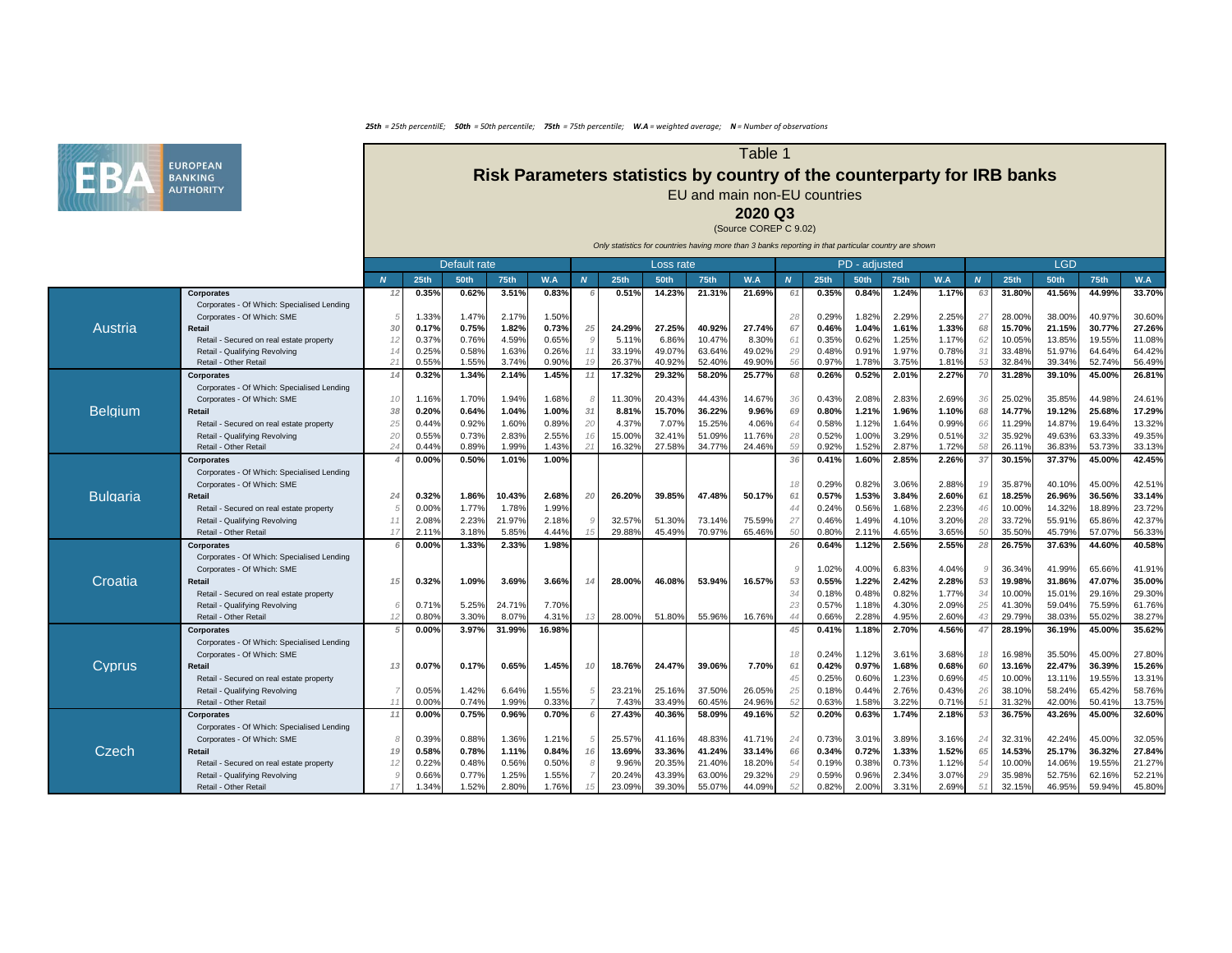## Table 1

# **Risk Parameters statistics by country of the counterparty for IRB banks** EU and main non-EU countries

**2020 Q3**

(Source COREP C 9.02)

|                |                                                                 |    | Default rate   |                |                |                | Loss rate        |                  |                  |                  |                | PD - adjusted  |                |                |                 |                  | <b>LGD</b>       |                  |                  |                  |
|----------------|-----------------------------------------------------------------|----|----------------|----------------|----------------|----------------|------------------|------------------|------------------|------------------|----------------|----------------|----------------|----------------|-----------------|------------------|------------------|------------------|------------------|------------------|
|                |                                                                 |    | <b>25th</b>    | <b>50th</b>    | <b>75th</b>    | W.A            | <b>25th</b>      | <b>50th</b>      | <b>75th</b>      | W.A              | $\overline{N}$ | 25th           | <b>50th</b>    | <b>75th</b>    | W.A             | $\boldsymbol{N}$ | <b>25th</b>      | <b>50th</b>      | 75th             | W.A              |
|                | <b>Corporates</b>                                               |    | 0.03%          | 0.44%          | 1.01%          | 0.64%          | 2.32%            | 4.60%            | 21.41%           | 18.62%           | 63             | 0.28%          | 0.63%          | 1.36%          | 1.22%           |                  | 29.08%           | 39.50%           | 45.00%           | 22.34%           |
|                | Corporates - Of Which: Specialised Lending                      |    |                |                |                |                |                  |                  |                  |                  |                |                |                |                |                 |                  |                  |                  |                  |                  |
|                | Corporates - Of Which: SME                                      |    | 0.20%          | 0.99%          | 3.77%          | 0.62%          | 4.73%            | 14.96%           | 32.97%           | 18.64%           | 26             | 0.68%          | 1.37%          | 2.58%          | 1.53%           | 27               | 17.22%           | 27.91%           | 37.40%           | 19.27%           |
| Denmark        | <b>Retail</b>                                                   |    | 0.14%          | 0.64%          | 1.32%          | 0.59%          | 14.49%           | 22.82%           | 42.02%           | 13.08%           |                | 0.54%          | 1.06%          | 2.70%          | 0.87%           | 67               | 15.07%           | 23.16%           | 32.55%           | 18.26%           |
|                | Retail - Secured on real estate property                        |    | 0.00%          | 0.25%          | 0.61%          | 0.57%          | 4.67%            | 9.86%            | 13.61%           | 9.04%            | 55             | 0.42%          | 0.73%          | 1.36%          | 0.81%           | -57              | 11.66%           | 15.05%           | 20.25%           | 16.61%           |
|                | Retail - Qualifying Revolving                                   |    | $0.38\%$       | 0.91%          | 9.69%          | 1.61%          | 16.44%           | 28.27%           | 40.42%           | 38.75%           |                | 0.50%          | 1.40%          | 2.91%          | 1.26%           | 25               | 33.83%           | 55.17%           | 67.23%           | 56.75%           |
|                | Retail - Other Retail                                           |    | $0.38\%$       | 2.41%          | 9.00%          | 0.73%          | 16.64%           | 37.64%           | 50.08%           | 43.49%           |                | 1.00%          | 2.34%          | 4.24%          | 2.06%           | 52               | 30.16%           | 43.05%           | 57.43%           | 40.36%           |
|                | <b>Corporates</b>                                               |    | 0.04%          | 0.42%          | 0.42%          | 0.52%          | 18.99%           | 19.05%           | 30.41%           | 31.87%           | 32             | 0.27%          | 0.70%          | 1.53%          | 1.27%           | 33               | 39.59%           | 45.00%           | 45.05%           | 41.42%           |
|                | Corporates - Of Which: Specialised Lending                      |    |                |                |                |                |                  |                  |                  |                  |                |                |                |                |                 |                  |                  |                  |                  |                  |
|                | Corporates - Of Which: SME                                      |    | 0.11%          | 0.46%          | 0.46%          | 1.10%          | 14.11%           | 16.77%           | 25.96%           | 30.63%           |                | 1.10%          | 1.71%          | 2.96%          | 1.78%           | 12               | 41.40%           | 44.52%           | 45.00%           | 39.83%           |
| <b>Estonia</b> | <b>Retail</b>                                                   |    | 0.47%          | 0.93%          | 2.04%          | 0.59%          | 17.18%           | 30.12%           | 63.55%           | 24.31%           | 54             | 0.50%          | 1.38%          | 3.19%          | 1.38%           | 53               | 15.23%           | 23.30%           | 39.58%           | 15.85%           |
|                | Retail - Secured on real estate property                        |    | $0.16\%$       | 0.16%          | 1.86%          | 0.51%          | 6.84%            | 6.90%            | 29.67%           | 24.25%           | 37             | 0.27%          | 0.52%          | 1.40%          | 1.04%           | -37              | 10.00%           | 12.84%           | 18.00%           | 12.55%           |
|                | Retail - Qualifying Revolving                                   |    | 2.27%          | 4.75%          | 11.73%         | 6.73%          |                  |                  |                  |                  |                | 0.76%          | 1.22%          | 3.36%          | 2.31%           |                  | 46.50%           | 62.54%           | 73.83%           | 64.60%           |
|                | Retail - Other Retail                                           |    | 0.89%          | 2.13%          | 8.86%          | 0.90%          | 22.29%           | 29.94%           | 43.61%           | 24.51%           |                | 1.21%          | 2.92%          | 5.12%          | 2.83%           |                  | 28.85%           | 40.15%           | 54.18%           | 30.15%           |
|                | <b>Corporates</b>                                               |    | 0.00%          | 0.04%          | 0.94%          | 1.49%          | 10.96%           | 13.87%           | 18.18%           | 16.55%           | 59             | 0.33%          | 0.62%          | 1.03%          | 1.06%           |                  | 29.58%           | 38.05%           | 45.00%           | 35.27%           |
|                | Corporates - Of Which: Specialised Lending                      |    |                |                |                |                |                  |                  |                  |                  |                |                |                |                |                 |                  |                  |                  |                  |                  |
|                | Corporates - Of Which: SME                                      |    | $0.08\%$       | 1.04%          | 1.25%          | 2.12%          | 8.90%            | 10.57%           | 16.65%           | 12.04%           |                | 0.16%          | 0.90%          | 3.26%          | 1.43%           | 23               | 23.46%           | 36.13%           | 45.00%           | 31.88%           |
| <b>Finland</b> | <b>Retail</b>                                                   |    | 0.04%          | 0.57%          | 1.47%          | 1.23%          | 12.88%           | 33.78%           | 53.64%           | 2.25%            | 60             | 0.60%          | 0.94%          | 1.88%          | 1.28%           | 62               | 17.02%           | 24.28%           | 37.63%           | 23.07%           |
|                | Retail - Secured on real estate property                        |    | 0.00%          | 0.18%          | 3.05%          | 1.22%          | 2.69%            | 3.91%            | 12.99%           | 1.60%            |                | 0.30%          | 0.64%          | 1.15%          | 0.88%           | 50               | 11.91%           | 15.71%           | 20.01%           | 20.57%           |
|                | Retail - Qualifying Revolving                                   |    | 0.00%          | 1.14%          | 11.69%         | 2.64%          |                  |                  |                  |                  |                | 0.20%          | 0.77%          | 2.00%          | 1.49%           | 27               | 39.87%           | 61.29%           | 70.50%           | 67.50%           |
|                | Retail - Other Retail                                           |    | 0.42%          | 1.77%          | 2.71%          | .24%           | 16.01%           | 29.90%           | 61.48%           | 5.65%            |                | 0.90%          | 2.07%          | 3.77%          | 3.19%           |                  | 26.03%           | 40.72%           | 55.61%           | 33.01%           |
| France         | <b>Corporates</b>                                               | 24 | 0.47%          | 0.83%          | 1.39%          | 0.92%          | 16.58%           | 25.26%           | 40.74%           | 27.06%           |                | 0.33%          | 0.53%          | 1.81%          | 1.83%           |                  | 31.79%           | 39.69%           | 45.00%           | 34.35%           |
|                | Corporates - Of Which: Specialised Lending                      |    |                |                |                |                |                  |                  |                  |                  |                |                |                |                |                 |                  |                  |                  |                  |                  |
|                | Corporates - Of Which: SME                                      |    | 0.63%          | 1.70%          | 3.14%          | 1.66%          | 17.04%           | 24.19%           | 53.47%           | 32.97%           |                | 0.73%          | 2.28%          | 4.32%          | 2.98%           | $\overline{4}$   | 23.19%           | 37.28%           | 45.00%           | 35.06%           |
|                | <b>Retail</b>                                                   |    | 0.31%          | 0.95%          | 1.79%          | 0.62%          | 10.15%           | 21.40%           | 26.52%           | 22.48%           |                | 0.81%          | 1.32%          | 2.26%          | 1.44%           | 70               | 14.85%           | 19.60%           | 26.72%           | 17.40%           |
|                | Retail - Secured on real estate property                        |    | 0.61%          | 1.03%          | 1.79%          | 0.44%          | 2.95%            | 6.82%            | 14.83%           | 11.51%           |                | 0.61%          | 1.03%          | 1.63%          | 1.16%           |                  | 11.38%           | 14.99%           | 19.33%           | 13.01%           |
|                | Retail - Qualifying Revolving                                   |    | 0.40%          | 0.74%          | 2.19%          | 0.88%          | 21.13%           | 34.63%           | 45.87%           | 43.65%           | 32             | 0.50%          | 1.86%          | 4.67%          | 3.13%           | 32               | 42.43%           | 49.13%           | 68.79%           | 37.21%           |
|                | Retail - Other Retail                                           |    | 0.72%          | 1.88%          | 4.20%          | 0.93%          | 21.71%           | 29.75%           | 45.86%           | 30.07%           |                | 1.44%          | 2.14%          | 3.67%          | 1.90%           | -60              | 24.46%           | 39.85%           | 50.98%           | 22.99%           |
|                | <b>Corporates</b>                                               | 22 | 0.18%          | 0.70%          | 1.24%          | 0.91%          | 19.97%           | 24.58%           | 49.52%           | 32.93%           |                | 0.33%          | 0.72%          | 1.43%          | 1.12%           |                  | 32.37%           | 40.83%           | 44.13%           | 36.57%           |
|                | Corporates - Of Which: Specialised Lending                      |    |                |                |                |                |                  |                  |                  |                  |                |                |                |                |                 |                  |                  |                  |                  |                  |
|                | Corporates - Of Which: SME                                      | 14 | 0.43%          | 0.86%          | 1.29%          | 0.77%          | 17.97%           | 26.26%           | 27.51%           | 31.71%           | 52             | 0.86%          | 1.65%          | 3.22%          | 1.21%           | - 51             | 23.66%           | 36.73%           | 42.00%           | 32.50%           |
| Germany        | <b>Retail</b>                                                   |    | 0.41%          | 0.82%          | 1.83%          | 0.60%          | 11.32%           | 23.29%           | 36.61%           | 25.27%           |                | 0.81%          | 1.42%          | 2.53%          | 0.94%           | 74               | 17.46%           | 21.15%           | 31.25%           | 29.25%           |
|                | Retail - Secured on real estate property                        |    | 0.32%          | 0.60%          | 1.37%          | 0.38%          | 5.27%            | 10.32%           | 14.59%           | 9.87%            |                | 0.56%          | 0.95%          | 1.75%          | 0.68%           | -69              | 12.48%           | 16.12%           | 20.92%           | 18.28%           |
|                | Retail - Qualifying Revolving<br>Retail - Other Retail          |    | 0.30%<br>0.79% | 0.85%<br>1.34% | 1.56%<br>2.50% | 0.57%<br>1.23% | 28.51%<br>21.51% | 39.14%<br>31.33% | 52.24%<br>46.10% | 39.20%<br>35.94% |                | 0.73%<br>1.32% | 1.08%<br>2.66% | 3.09%<br>4.68% | 0.66%<br>1.91%  |                  | 43.61%<br>31.01% | 52.81%<br>39.48% | 66.95%<br>50.78% | 64.48%<br>46.64% |
|                |                                                                 |    |                |                |                |                |                  |                  |                  |                  |                |                |                |                |                 |                  |                  |                  |                  |                  |
|                | <b>Corporates</b><br>Corporates - Of Which: Specialised Lending |    |                |                |                |                |                  |                  |                  |                  | 35             | 0.52%          | 2.50%          | 7.04%          | 6.82%           | -37              | 29.69%           | 42.73%           | 45.50%           | 40.48%           |
|                |                                                                 |    |                |                |                |                |                  |                  |                  |                  |                |                |                |                |                 |                  |                  |                  |                  |                  |
|                | Corporates - Of Which: SME                                      |    |                |                | 1.97%          |                |                  |                  |                  |                  | 12             | 0.61%          | 2.22%          | 9.24%          | 11.36%          | -12              | 37.41%           | 48.77%           | 57.82%           | 39.23%           |
| Greece         | Retail                                                          |    | 0.01%          | 0.43%          | 19.62%         | 3.49%<br>4.32% | 30.96%           | 46.36%           | 70.33%           | 37.60%           | 59             | 0.44%          | 1.48%          | 3.10%<br>1.03% | 11.05%          |                  | 16.98%           | 27.47%           | 44.25%<br>17.91% | 31.09%<br>19.68% |
|                | Retail - Secured on real estate property                        |    | 0.00%          | 2.16%          | 4.35%          |                |                  | 52.84%           | 86.27%           |                  |                | 0.15%<br>0.47% | 0.45%          |                | 11.84%          |                  | 9.46%<br>45.17%  | 13.13%<br>58.09% | 73.25%           | 73.15%           |
|                | Retail - Qualifying Revolving<br>Retail - Other Retail          |    | 0.69%<br>0.21% | 1.36%<br>0.73% | 2.67%          | 1.64%<br>2.62% | 42.50%<br>44.73% | 53.47%           | 62.18%           | 86.21%<br>50.85% |                | 0.86%          | 1.40%<br>2.74% | 3.27%<br>5.23% | 3.90%<br>11.94% |                  | 23.38%           | 42.07%           | 54.57%           | 41.40%           |
|                |                                                                 |    |                |                |                |                |                  |                  |                  |                  |                |                |                |                |                 |                  |                  |                  |                  |                  |

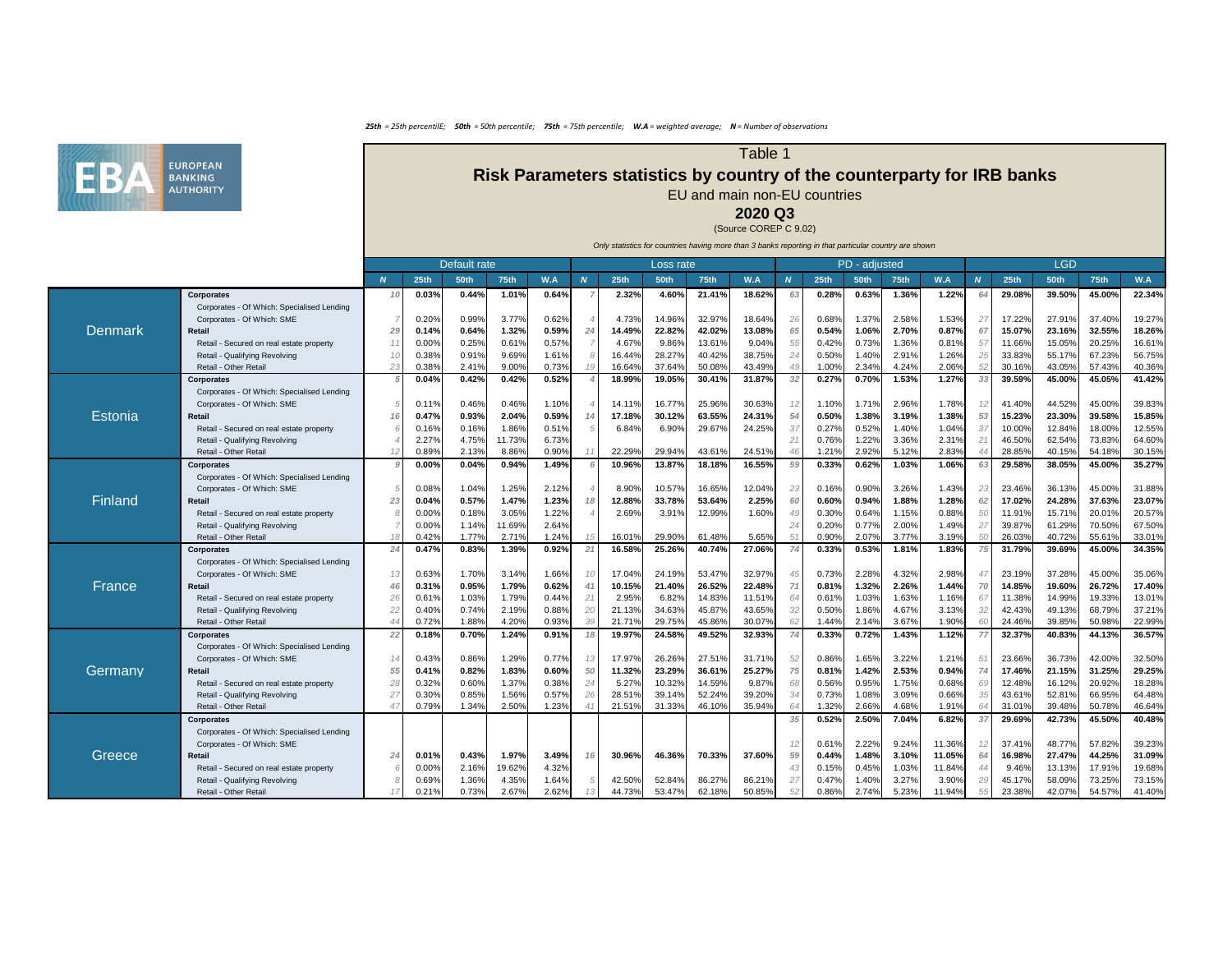#### Table 1

# **Risk Parameters statistics by country of the counterparty for IRB banks** EU and main non-EU countries

**2020 Q3**

(Source COREP C 9.02)

|                |                                                                 | Default rate |                |                |             |                |    |                  | Loss rate        |                  |                  |    |             | PD - adjusted |                |        |                |             | <b>LGD</b>       |                  |        |
|----------------|-----------------------------------------------------------------|--------------|----------------|----------------|-------------|----------------|----|------------------|------------------|------------------|------------------|----|-------------|---------------|----------------|--------|----------------|-------------|------------------|------------------|--------|
|                |                                                                 |              | <b>25th</b>    | <b>50th</b>    | <b>75th</b> | W.A            |    | <b>25th</b>      | <b>50th</b>      | <b>75th</b>      | W.A              |    | <b>25th</b> | <b>50th</b>   | <b>75th</b>    | W.A    | N <sub>1</sub> | <b>25th</b> | <b>50th</b>      | <b>75th</b>      | W.A    |
|                | <b>Corporates</b>                                               |              | 0.14%          | 1.25%          | 2.74%       | 1.64%          |    | 34.71%           | 70.43%           | 70.47%           | 63.99%           |    | 0.44%       | 1.07%         | 2.28%          | 1.90%  |                | 30.61%      | 40.15%           | 45.00%           | 42.60% |
|                | Corporates - Of Which: Specialised Lending                      |              |                |                |             |                |    |                  |                  |                  |                  |    |             |               |                |        |                |             |                  |                  |        |
|                | Corporates - Of Which: SME                                      |              | 0.31%          | 0.46%          | 5.81%       | 2.17%          |    |                  |                  |                  |                  |    | 1.37%       | 2.01%         | 3.14%          | 2.87%  | 20             | 29.05%      | 40.96%           | 45.71%           | 47.67% |
| <b>Hungary</b> | Retail                                                          |              | 0.16%          | 0.81%          | 3.30%       | 1.22%          | 23 | 16.00%           | 38.56%           | 48.37%           | 38.60%           |    | 0.49%       | 1.05%         | 1.90%          | 2.99%  | 61             | 16.46%      | 29.18%           | 38.50%           | 43.10% |
|                | Retail - Secured on real estate property                        |              | 0.00%          | 0.71%          | 0.86%       | 1.12%          |    | 9.43%            | 25.40%           | 45.16%           | 48.85%           |    | 0.20%       | 0.57%         | 1.07%          | 2.34%  | 49             | 11.12%      | 14.38%           | 25.37%           | 33.84% |
|                | Retail - Qualifying Revolving                                   |              | 0.59%          | 2.09%          | 4.01%       | 2.60%          |    | 37.36%           | 46.10%           | 56.31%           | 38.29%           |    | 0.56%       | 0.95%         | 2.88%          | 1.50%  |                | 40.58%      | 59.24%           | 68.76%           | 63.06% |
|                | Retail - Other Retai                                            |              | 0.97%          | 2.29%          | 4.43%       | 1.34%          |    | 27.13%           | 45.83%           | 54.32%           | 41.82%           |    | .44%        | 2.61%         | 4.52%          | 4.33%  | 52             | 37.36%      | 47.37%           | 61.90%           | 65.74% |
|                | <b>Corporates</b>                                               |              | 0.60%          | 1.44%          | 2.35%       | 1.83%          |    | 1.82%            | 14.26%           | 29.85%           | 20.97%           |    | 0.36%       | 0.75%         | 1.46%          | 1.26%  |                | 28.00%      | 39.14%           | 45.00%           | 30.31% |
|                | Corporates - Of Which: Specialised Lending                      |              |                |                |             |                |    |                  |                  |                  |                  |    |             |               |                |        |                |             |                  |                  |        |
|                | Corporates - Of Which: SME                                      |              | 1.01%          | 1.67%          | 7.23%       | 3.37%          |    | 14.18%           | 18.68%           | 22.65%           | 19.54%           | 32 | 0.70%       | 1.75%         | 3.54%          | 2.99%  | 32             | 14.13%      | 35.00%           | 45.00%           | 36.12% |
| <b>Ireland</b> | Retail                                                          | 32           | 0.63%          | 1.45%          | 5.39%       | 1.42%          | 28 | 8.58%            | 18.98%           | 33.68%           | 17.96%           |    | 0.67%       | 1.61%         | 3.82%          | 2.32%  |                | 15.06%      | 20.61%           | 29.07%           | 26.03% |
|                | Retail - Secured on real estate property                        |              | 1.12%          | 1.90%          | 6.16%       | 1.33%          | 17 | 5.33%            | 11.22%           | 27.87%           | 17.16%           |    | 0.48%       | 1.07%         | 2.23%          | 2.18%  | 65             | 12.48%      | 18.00%           | 24.79%           | 23.48% |
|                | Retail - Qualifying Revolving                                   |              | 0.41%          | 1.08%          | 1.47%       | 1.36%          |    | 12.15%           | 21.97%           | 47.48%           | 14.40%           |    | 0.83%       | 1.47%         | 3.27%          | 2.36%  |                | 33.67%      | 55.98%           | 70.62%           | 61.48% |
|                | Retail - Other Retail                                           |              | 0.63%          | 1.81%          | 4.68%       | 3.26%          | 20 | 26.23%           | 40.73%           | 51.39%           | 27.92%           |    | .03%        | 2.36%         | 4.48%          | 4.26%  |                | 25.95%      | 39.63%           | 57.33%           | 62.17% |
|                | <b>Corporates</b>                                               |              | 0.15%          | 0.55%          | 0.89%       | 0.85%          |    | 21.00%           | 28.22%           | 33.96%           | 26.16%           |    | 0.62%       | 1.14%         | 2.87%          | 5.31%  | 66             | 31.76%      | 37.93%           | 45.00%           | 37.57% |
|                | Corporates - Of Which: Specialised Lending                      |              |                |                |             |                |    |                  |                  |                  |                  |    |             |               |                |        |                |             |                  |                  |        |
|                | Corporates - Of Which: SME                                      | 10           | 0.88%          | 1.33%          | 1.58%       | 1.54%          |    | 25.71%           | 27.07%           | 32.13%           | 26.13%           | 30 | 0.99%       | 4.18%         | 10.10%         | 10.55% | 31             | 25.55%      | 36.96%           | 45.00%           | 39.85% |
| <b>Italy</b>   | Retail                                                          |              | 0.37%          | 1.05%          | 1.59%       | 4.43%          | 36 | 15.01%           | 21.64%           | 31.80%           | 42.89%           |    | 0.64%       | 1.38%         | 2.20%          | 2.46%  |                | 18.07%      | 22.94%           | 31.94%           | 26.52% |
|                | Retail - Secured on real estate property                        | 21           | 0.62%          | 0.93%          | 1.22%       | 3.75%          |    | 9.49%            | 15.01%           | 17.76%           | 35.37%           |    | 0.31%       | 0.87%         | 1.43%          | 1.72%  | 65             | 12.53%      | 16.01%           | 22.94%           | 19.55% |
|                | Retail - Qualifying Revolving                                   | 23           | 0.37%          | 1.13%          | 3.14%       | 0.45%          | 21 | 20.97%           | 36.16%           | 52.21%           | 23.72%           |    | 0.83%       | 2.38%         | 4.40%          | 3.01%  | 32             | 40.04%      | 59.21%           | 70.14%           | 55.12% |
|                | Retail - Other Retail                                           |              | 0.45%          | 1.66%          | 2.71%       | 5.78%          | 29 | 21.43%           | 26.27%           | 45.42%           | 51.72%           |    | .26%        | 2.34%         | 4.39%          | 5.73%  |                | 31.82%      | 43.55%           | 54.20%           | 41.49% |
|                | <b>Corporates</b>                                               |              | 0.02%          | 2.11%          | 2.17%       | 4.68%          |    | 5.52%            | 13.83%           | 52.64%           | 17.65%           |    | 0.48%       | 1.77%         | 3.39%          | 1.81%  |                | 39.85%      | 45.00%           | 45.00%           | 41.63% |
|                | Corporates - Of Which: Specialised Lending                      |              |                |                |             |                |    |                  |                  |                  |                  |    |             |               |                |        |                |             |                  |                  |        |
|                | Corporates - Of Which: SME                                      |              |                |                |             |                |    |                  |                  |                  |                  |    | 0.48%       | 2.01%         | 3.65%          | 1.81%  | -16            | 38.28%      | 42.90%           | 45.00%           | 39.22% |
| Latvia         | Retail                                                          | 17           | 0.37%          | 1.32%          | 4.77%       | 1.12%          |    | 21.34%           | 44.37%           | 73.18%           | 32.82%           |    | 0.70%       | 1.45%         | 3.23%          | 2.72%  | 52             | 17.67%      | 27.63%           | 47.54%           | 24.84% |
|                | Retail - Secured on real estate property                        |              | 0.00%          | 0.42%          | 0.48%       | 1.18%          |    | 13.73%           | 17.37%           | 26.85%           | 30.04%           |    | 0.15%       | 0.58%         | .46%           | 2.14%  |                | 11.89%      | 14.90%           | 21.06%           | 18.64% |
|                | Retail - Qualifying Revolving                                   |              | 1.36%<br>0.55% | 1.44%<br>1.60% | 3.57%       | 1.59%<br>0.97% |    | 49.34%<br>27.48% | 71.71%<br>48.82% | 82.59%<br>57.66% | 71.95%<br>41.28% |    | 0.55%       | 1.40%         | 7.15%<br>8.06% | 3.97%  | 25             | 37.82%      | 61.00%<br>47.84% | 69.10%<br>60.29% | 58.29% |
|                | Retail - Other Retail                                           |              |                |                | 28.06%      |                |    |                  |                  |                  |                  |    | 0.85%       | 2.58%         |                | 4.32%  |                | 35.31%      |                  |                  | 42.80% |
|                | <b>Corporates</b><br>Corporates - Of Which: Specialised Lending |              |                |                |             |                |    |                  |                  |                  |                  | 31 | 0.43%       | 1.00%         | 1.89%          | 1.43%  | 31             | 35.78%      | 45.00%           | 45.00%           | 41.24% |
|                | Corporates - Of Which: SME                                      |              |                |                |             |                |    |                  |                  |                  |                  |    | 0.61%       | 1.51%         | 2.37%          | 2.20%  |                | 39.05%      | 44.08%           | 49.40%           | 39.60% |
| Lithuania      | Retail                                                          | 19           | 0.25%          | 0.92%          | 3.27%       | 1.57%          | 17 | 28.70%           | 40.02%           | 47.02%           | 34.93%           |    | 0.46%       | 1.42%         | 3.58%          | 1.42%  | 53             | 17.86%      | 25.69%           | 37.59%           | 18.43% |
|                | Retail - Secured on real estate property                        |              | 0.00%          | 0.36%          | 1.83%       | 1.69%          |    | 8.53%            | 22.00%           | 37.46%           | 34.86%           |    | 0.19%       | 0.45%         | 2.23%          | 1.20%  |                | 10.00%      | 16.74%           | 26.37%           | 15.67% |
|                | Retail - Qualifying Revolving                                   |              | 0.14%          | 0.25%          | 1.65%       | 2.60%          |    | 28.41%           | 34.74%           | 49.82%           | 41.16%           |    | 0.40%       | 1.23%         | 2.74%          | 1.81%  |                | 34.22%      | 58.00%           | 69.98%           | 56.78% |
|                | Retail - Other Retail                                           |              | 0.50%          | 1.40%          | 4.81%       | 0.94%          |    | 40.80%           | 46.96%           | 61.39%           | 35.94%           |    | 0.56%       | 2.23%         | 4.11%          | 2.75%  |                | 27.22%      | 38.01%           | 53.32%           | 37.24% |
|                | <b>Corporates</b>                                               | 22           | 0.05%          | 0.43%          | 1.17%       | 0.96%          |    | 6.45%            | 13.20%           | 31.44%           | 12.71%           |    | 0.44%       | 0.74%         | 1.19%          | 1.10%  |                | 26.44%      | 37.11%           | 44.49%           | 31.97% |
|                | Corporates - Of Which: Specialised Lending                      |              |                |                |             |                |    |                  |                  |                  |                  |    |             |               |                |        |                |             |                  |                  |        |
|                | Corporates - Of Which: SME                                      |              | 0.13%          | 0.69%          | 4.02%       | 2.21%          |    | 5.70%            | 6.07%            | 6.64%            | 6.78%            |    | 0.47%       | $0.76\%$      | 3.73%          | 2.71%  | 40             | 19.52%      | 36.97%           | 44.67%           | 29.68% |
|                | <b>Retail</b>                                                   |              | 0.20%          | 0.50%          | 1.04%       | 0.40%          |    | 4.82%            | 28.34%           | 43.54%           | 10.18%           |    | 0.49%       | 0.91%         | 1.95%          | 1.11%  | -65            | 13.91%      | 18.99%           | 26.95%           | 16.78% |
| Luxembourg     | Retail - Secured on real estate property                        |              | 0.28%          | 0.68%          | 1.42%       | 0.31%          |    | 1.17%            | 2.59%            | 10.82%           | 1.75%            |    | 0.37%       | 0.81%         | 1.43%          | 1.02%  | 62             | 12.05%      | 15.75%           | 23.20%           | 15.68% |
|                | Retail - Qualifying Revolving                                   |              | 0.12%          | 0.35%          | 1.39%       | 0.30%          |    | 18.37%           | 32.69%           | 38.28%           | 32.01%           |    | 0.45%       | 0.94%         | 2.88%          | 0.64%  |                | 32.60%      | 48.35%           | 64.81%           | 6.46%  |
|                | Retail - Other Retail                                           |              | 0.82%          | 1.53%          | 2.95%       | 1.31%          |    | 16.00%           | 36.61%           | 51.77%           | 17.07%           |    | 0.80%       | 2.06%         | 3.11%          | 1.75%  |                | 23.16%      | 36.30%           | 49.38%           | 21.62% |
|                |                                                                 |              |                |                |             |                |    |                  |                  |                  |                  |    |             |               |                |        |                |             |                  |                  |        |

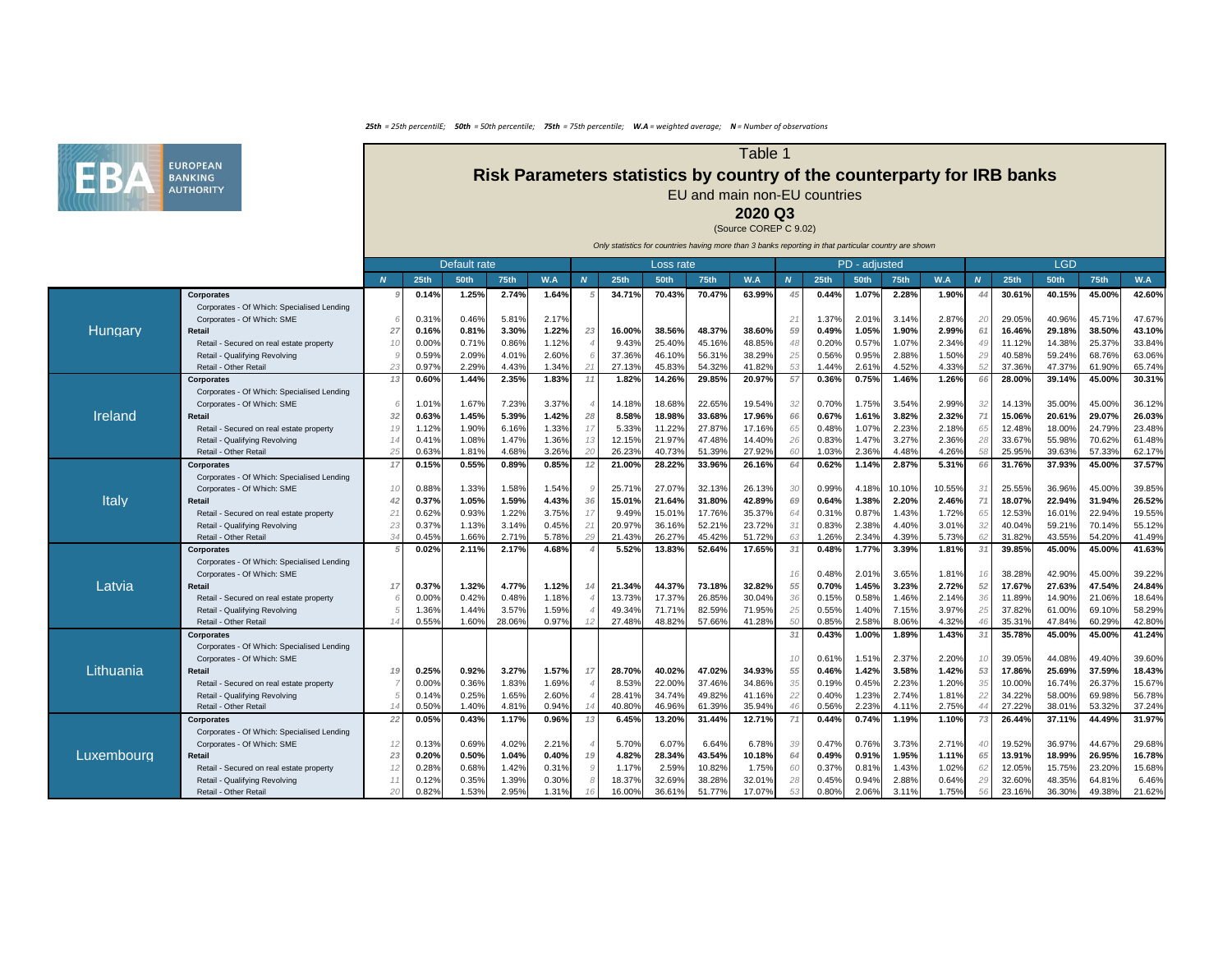### Table 1

# **Risk Parameters statistics by country of the counterparty for IRB banks** EU and main non-EU countries

**2020 Q3**

(Source COREP C 9.02)

|               |                                                                 | Default rate |                |                |                |              |    |                  | Loss rate        |                  |                  |    |                  | PD - adjusted  |                |                |                  |                  | <b>LGD</b>       |                  |                  |
|---------------|-----------------------------------------------------------------|--------------|----------------|----------------|----------------|--------------|----|------------------|------------------|------------------|------------------|----|------------------|----------------|----------------|----------------|------------------|------------------|------------------|------------------|------------------|
|               |                                                                 |              | <b>25th</b>    | <b>50th</b>    | <b>75th</b>    | W.A          |    | <b>25th</b>      | <b>50th</b>      | 75 <sub>th</sub> | W.A              |    | 25 <sub>th</sub> | <b>50th</b>    | <b>75th</b>    | W.A            | $\boldsymbol{N}$ | <b>25th</b>      | <b>50th</b>      | <b>75th</b>      | W.A              |
|               | <b>Corporates</b>                                               |              | 0.01%          | 8.34%          | 43.47%         | 56.88%       |    | 27.89%           | 49.89%           | 61.19%           | 51.02%           |    | 0.44%            | 1.02%          | 4.69%          | 6.23%          |                  | 18.30%           | 38.05%           | 45.00%           | 24.73%           |
|               | Corporates - Of Which: Specialised Lending                      |              |                |                |                |              |    |                  |                  |                  |                  |    |                  |                |                |                |                  |                  |                  |                  |                  |
|               | Corporates - Of Which: SME                                      |              |                |                |                |              |    |                  |                  |                  |                  | 22 | 0.56%            | 1.16%          | 6.86%          | 5.01%          | 22               | 35.60%           | 44.80%           | 49.07%           | 67.33%           |
| <b>Malta</b>  | Retail                                                          |              | 0.07%          | 0.60%          | 2.92%          | 1.61%        |    | 9.61%            | 35.10%           | 49.40%           | 19.83%           | 62 | 0.36%            | 1.07%          | 2.55%          | 2.09%          |                  | 16.64%           | 21.98%           | 39.59%           | 11.19%           |
|               | - Secured on real estate property<br>Retail                     |              | 0.00%          | 0.67%          | 7.94%          | 4.05%        |    |                  |                  |                  |                  |    | 0.25%            | 0.54%          | 1.41%          | 2.35%          |                  | 10.50%           | 16.21%           | 21.81%           | 16.26%           |
|               | Retail - Qualifying Revolving                                   |              |                |                |                |              |    |                  |                  |                  |                  | 26 | 0.21%            | 0.79%          | 1.93%          | 1.86%          | -27              | 31.78%           | 56.10%           | 74.48%           | 69.26%           |
|               | Retail - Other Retail                                           |              | 0.06%          | 0.53%          | 2.08%          | 0.74%        |    | 30.72%           | 36.09%           | 58.23%           | 45.04%           | 56 | 0.43%            | 1.66%          | 2.99%          | 2.33%          |                  | 26.88%           | 38.41%           | 53.18%           | 8.30%            |
|               | <b>Corporates</b>                                               |              | 0.16%          | 0.66%          | 1.88%          | 1.58%        |    | 11.74%           | 15.40%           | 40.20%           | 13.43%           |    | 0.27%            | 0.54%          | 1.06%          | 1.44%          |                  | 31.22%           | 39.21%           | 45.00%           | 27.12%           |
|               | Corporates - Of Which: Specialised Lending                      |              |                |                |                |              |    |                  |                  |                  |                  |    |                  |                |                |                |                  |                  |                  |                  |                  |
|               | Corporates - Of Which: SME                                      |              | 0.41%          | 2.04%          | 2.56%          | 3.55%        |    | 11.88%           | 16.64%           | 72.84%           | 11.68%           | 38 | 0.60%            | 1.12%          | 3.24%          | 2.71%          | 38               | 25.62%           | 37.57%           | 45.00%           | 18.09%           |
| Netherlands   | <b>Retail</b>                                                   |              | 0.13%          | 0.47%          | 1.03%          | 0.71%        | 33 | 7.95%            | 15.82%           | 34.94%           | 9.72%            |    | 0.75%            | 1.12%          | 2.06%          | 0.69%          | 71               | 14.78%           | 18.25%           | 24.39%           | 12.77%           |
|               | Retail - Secured on real estate property                        |              | 0.38%          | 0.50%          | 1.49%          | 0.64%        |    | 4.12%            | 7.95%            | 20.58%           | 5.28%            |    | 0.45%            | 0.89%          | 1.57%          | 0.63%          | 67               | 11.93%           | 14.60%           | 19.59%           | 11.11%           |
|               | Retail - Qualifying Revolving                                   |              | 0.18%          | 0.55%          | 2.19%          | 1.07%        |    | 28.47%           | 39.81%           | 54.57%           | 40.18%           |    | 0.67%            | 1.73%          | 3.69%          | 3.68%          | 29               | 43.61%           | 58.63%           | 72.45%           | 58.84%           |
|               | Retail - Other Retail                                           |              | 0.11%          | 1.16%          | 4.48%          | .94%         |    | 33.05%           | 41.90%           | 64.89%           | 32.00%           |    | 1.17%            | 2.28%          | 3.73%          | 2.12%          |                  | 27.72%           | 35.34%           | 52.29%           | 43.12%           |
|               | <b>Corporates</b>                                               | 13           | 0.15%          | 1.66%          | 4.84%          | 1.70%        |    | 10.82%           | 19.79%           | 32.33%           | 25.35%           |    | 0.17%            | 0.46%          | 1.49%          | 1.53%          | 62               | 26.40%           | 35.19%           | 45.00%           | 26.99%           |
|               | Corporates - Of Which: Specialised Lending                      |              |                |                |                |              |    |                  |                  |                  |                  |    |                  |                |                |                |                  |                  |                  |                  |                  |
| <b>Norway</b> | Corporates - Of Which: SME                                      |              | 0.06%          | 0.15%          | 1.40%          | 0.86%        |    | 18.52%           | 22.67%           | 35.43%           | 19.78%           | 18 | 0.50%            | 1.39%          | 2.74%          | 1.22%          |                  | 18.34%           | 28.92%           | 43.76%           | 23.24%           |
|               | <b>Retail</b>                                                   |              | 0.12%          | 0.35%          | 1.68%          | 0.34%        | 26 | 11.87%           | 23.81%           | 43.55%           | 20.63%           |    | 0.64%            | 1.36%          | 2.56%          | 0.88%          | 64               | 15.62%           | 20.87%           | 35.51%           | 21.45%           |
|               | Retail - Secured on real estate property                        |              | 0.17%          | 0.55%          | 3.42%          | 0.18%        |    | 4.16%            | 10.15%           | 15.42%           | 6.88%            | 55 | 0.31%            | 0.98%          | 2.25%          | 0.75%          | 56               | 12.31%           | 15.58%           | 20.04%           | 19.82%           |
|               | Retail - Qualifying Revolving<br>Retail - Other Retail          |              | 0.26%<br>0.10% | 1.18%<br>0.32% | 3.13%<br>1.77% | .59%<br>.20% |    | 25.13%<br>24.69% | 38.37%<br>37.92% | 54.48%<br>53.37% | 40.00%<br>28.86% |    | 0.33%<br>0.70%   | 0.84%<br>1.75% | 2.43%<br>3.56% | 1.27%<br>1.96% |                  | 34.29%<br>27.72% | 55.62%<br>37.97% | 73.47%<br>53.25% | 62.08%<br>31.55% |
|               |                                                                 |              | 0.00%          | 0.85%          | 1.08%          | 1.02%        |    | 21.32%           | 35.30%           | 44.86%           | 31.10%           | 55 | 0.31%            | 0.72%          | 2.18%          | 1.73%          | 56               | 32.34%           | 42.06%           | 45.00%           | 37.14%           |
|               | <b>Corporates</b><br>Corporates - Of Which: Specialised Lending |              |                |                |                |              |    |                  |                  |                  |                  |    |                  |                |                |                |                  |                  |                  |                  |                  |
| Poland        | Corporates - Of Which: SME                                      |              | 0.57%          | 1.17%          | 1.46%          | 1.16%        |    |                  |                  |                  |                  | 29 | 0.52%            | 1.34%          | 3.19%          | 2.32%          | 31               | 24.66%           | 38.97%           | 45.00%           | 32.12%           |
|               | <b>Retail</b>                                                   |              | 0.32%          | 1.81%          | 4.59%          | 1.28%        | 26 | 13.71%           | 22.83%           | 50.98%           | 31.95%           |    | 0.52%            | 1.25%          | 2.57%          | 1.52%          |                  | 17.77%           | 24.34%           | 37.65%           | 35.73%           |
|               | Retail - Secured on real estate property                        |              | 0.51%          | 0.82%          | 2.41%          | 0.65%        |    | 10.82%           | 16.77%           | 20.91%           | 25.61%           |    | 0.28%            | 0.68%          | 1.49%          | 0.64%          | 56               | 10.11%           | 16.36%           | 22.93%           | 30.38%           |
|               | Retail - Qualifying Revolving                                   |              | 1.51%          | 2.43%          | 7.84%          | .58%         |    | 22.96%           | 37.33%           | 53.77%           | 54.37%           |    | 0.92%            | 1.89%          | 3.71%          | 2.25%          | $3^{\circ}$      | 35.29%           | 55.44%           | 70.54%           | 64.36%           |
|               | Retail - Other Retail                                           | 26           | 0.85%          | 4.44%          | 11.60%         | 2.61%        |    | 23.99%           | 43.05%           | 57.04%           | 33.57%           |    | 1.20%            | 2.41%          | 4.62%          | 3.72%          | -57              | 31.60%           | 45.26%           | 57.03%           | 44.84%           |
|               | <b>Corporates</b>                                               |              | 0.25%          | 0.80%          | 3.03%          | 1.73%        |    | 8.85%            | 26.74%           | 34.56%           | 31.30%           |    | 0.36%            | 0.73%          | 1.55%          | 3.37%          | -51              | 28.18%           | 36.75%           | 45.00%           | 39.46%           |
|               | Corporates - Of Which: Specialised Lending                      |              |                |                |                |              |    |                  |                  |                  |                  |    |                  |                |                |                |                  |                  |                  |                  |                  |
|               | Corporates - Of Which: SME                                      |              | 2.22%          | 2.52%          | 4.16%          | 3.03%        |    | 22.95%           | 24.87%           | 26.63%           | 24.57%           | 22 | 1.08%            | 2.53%          | 4.45%          | 5.77%          | 22               | 27.70%           | 39.23%           | 44.33%           | 40.52%           |
| Portugal      | Retail                                                          |              | 0.23%          | 0.93%          | 1.70%          | 1.06%        |    | 11.43%           | 27.95%           | 37.78%           | 18.18%           |    | 0.39%            | 1.13%          | 1.73%          | 1.42%          |                  | 15.03%           | 21.36%           | 36.58%           | 20.47%           |
|               | Retail - Secured on real estate property                        |              | 0.24%          | 1.36%          | 2.20%          | 0.73%        |    | 1.66%            | 10.33%           | 12.38%           | 6.67%            |    | 0.25%            | 0.56%          | 1.53%          | 1.08%          | -55              | 10.81%           | 14.41%           | 18.40%           | 17.73%           |
|               | Retail - Qualifying Revolving                                   |              | 0.85%          | 1.25%          | 3.14%          | 1.00%        |    | 25.86%           | 38.63%           | 49.41%           | 24.31%           |    | 0.35%            | 1.69%          | 3.84%          | 4.23%          |                  | 31.70%           | 49.83%           | 65.98%           | 38.23%           |
|               | Retail - Other Retail                                           |              | 0.33%          | 1.57%          | 3.24%          | 2.45%        |    | 27.29%           | 38.11%           | 44.99%           | 31.49%           |    | 0.81%            | 1.65%          | 3.43%          | 3.40%          | -57              | 28.94%           | 38.00%           | 48.75%           | 32.37%           |
|               | <b>Corporates</b>                                               |              | 0.00%          | 0.13%          | 2.43%          | 3.07%        |    |                  |                  |                  |                  | 43 | 0.39%            | 1.00%          | 3.60%          | 2.71%          |                  | 35.00%           | 42.33%           | 45.00%           | 40.39%           |
|               | Corporates - Of Which: Specialised Lending                      |              |                |                |                |              |    |                  |                  |                  |                  |    |                  |                |                |                |                  |                  |                  |                  |                  |
|               | Corporates - Of Which: SME                                      |              | 0.52%          | 4.42%          | 12.17%         | 6.56%        |    |                  |                  |                  |                  | 24 | 0.70%            | 2.44%          | 4.58%          | 3.46%          | 23               | 24.78%           | 40.10%           | 45.00%           | 41.99%           |
| Romania       | Retail                                                          |              | 0.97%          | 2.09%          | 6.97%          | 3.39%        | 28 | 24.93%           | 44.07%           | 58.38%           | 57.81%           |    | 0.60%            | 1.71%          | 3.66%          | 1.69%          | -63              | 16.35%           | 29.53%           | 40.04%           | 48.03%           |
|               | Retail - Secured on real estate property                        |              | 0.00%          | 0.00%          | 37.05%         | 2.11%        |    |                  |                  |                  |                  |    | 0.20%            | 0.40%          | 1.17%          | 0.39%          | -51              | 10.00%           | 14.18%           | 22.39%           | 36.01%           |
|               | Retail - Qualifying Revolving                                   |              | 1.62%          | 7.93%          | 12.25%         | 1.61%        |    | 35.29%           | 50.62%           | 60.23%           | 60.12%           | 26 | 1.09%            | 3.45%          | 7.74%          | 0.95%          |                  | 43.54%           | 60.68%           | 70.32%           | 49.07%           |
|               | Retail - Other Retail                                           |              | 1.64%          | 4.51%          | 13.17%         | 5.67%        |    | 40.44%           | 46.79%           | 62.27%           | 61.96%           |    | 0.80%            | 3.29%          | 8.93%          | 2.64%          |                  | 26.80%           | 42.75%           | 60.00%           | 59.02%           |

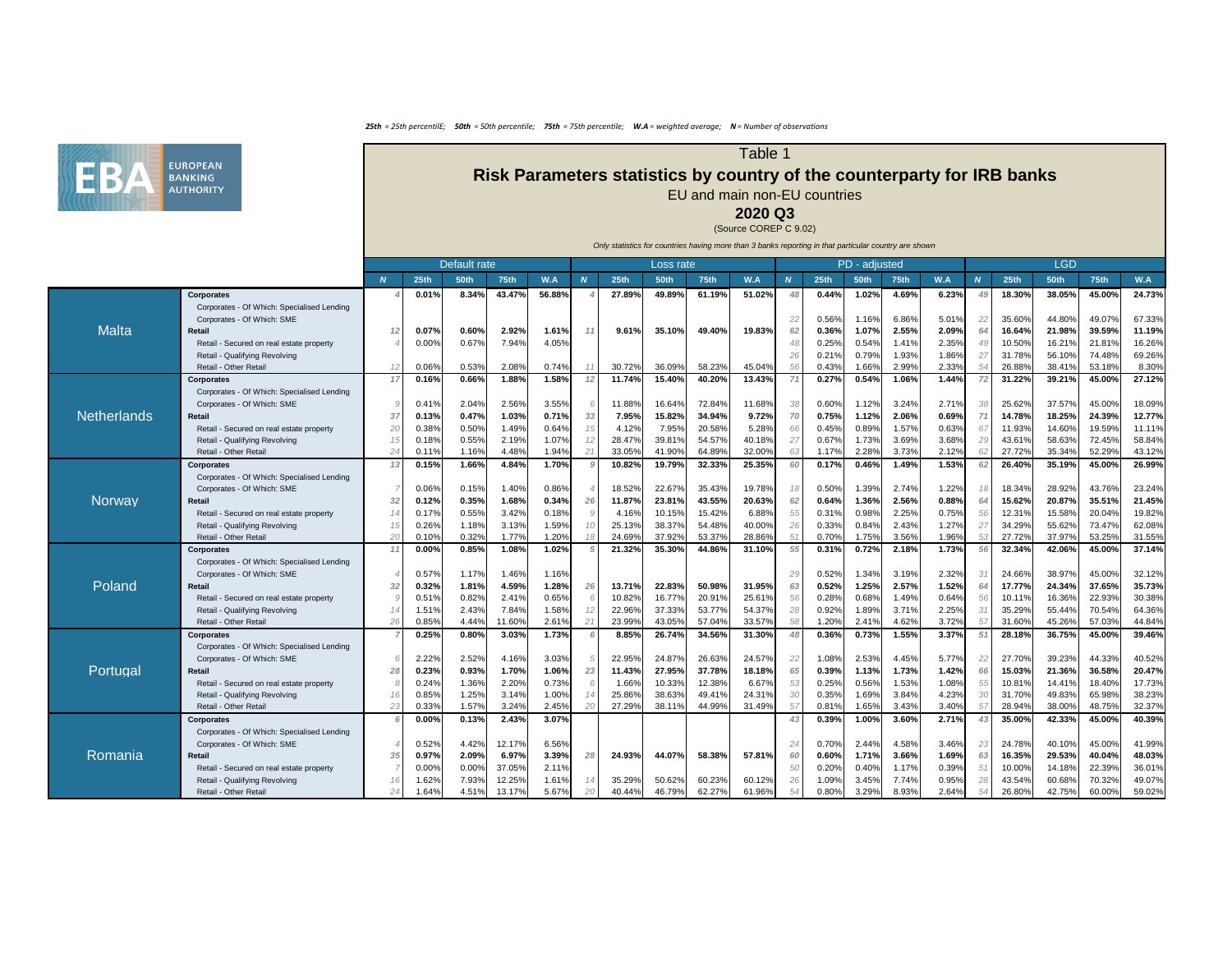### Table 1

# **Risk Parameters statistics by country of the counterparty for IRB banks** EU and main non-EU countries

**2020 Q3**

(Source COREP C 9.02)

|                       |                                               | Default rate    |             |             |             |       |    |             | Loss rate   |             |        |    |       | PD - adjusted |             |       |                |             | <b>LGD</b>  |             |        |
|-----------------------|-----------------------------------------------|-----------------|-------------|-------------|-------------|-------|----|-------------|-------------|-------------|--------|----|-------|---------------|-------------|-------|----------------|-------------|-------------|-------------|--------|
|                       |                                               |                 | <b>25th</b> | <b>50th</b> | <b>75th</b> | W.A   |    | <b>25th</b> | <b>50th</b> | <b>75th</b> | W.A    |    | 25th  | <b>50th</b>   | <b>75th</b> | W.A   | $\overline{N}$ | <b>25th</b> | <b>50th</b> | <b>75th</b> | W.A    |
|                       | <b>Corporates</b>                             |                 | 0.00%       | 0.42%       | 0.73%       | 2.30% |    | 38.47%      | 44.32%      | 84.19%      | 76.12% |    | 0.30% | 1.20%         | 2.39%       | 1.99% |                | 31.80%      | 39.36%      | 45.00%      | 40.41% |
|                       | Corporates - Of Which: Specialised Lending    |                 |             |             |             |       |    |             |             |             |        |    |       |               |             |       |                |             |             |             |        |
|                       | Corporates - Of Which: SME                    |                 | 0.02%       | 1.22%       | 1.76%       | 5.99% |    | 36.46%      | 45.40%      | 82.24%      | 73.18% |    | 0.70% | 3.22%         | 3.86%       | 3.65% | 25             | 33.00%      | 42.22%      | 45.00%      | 41.89% |
| Slovakia              | <b>Retail</b>                                 |                 | 0.56%       | 0.84%       | 3.08%       | 0.79% |    | 25.05%      | 43.35%      | 51.75%      | 43.82% |    | 0.26% | 0.97%         | 3.02%       | 1.22% | 52             | 18.01%      | 27.21%      | 43.07%      | 24.16% |
|                       | Retail - Secured on real estate property      |                 | 0.00%       | 0.57%       | 0.61%       | 0.58% |    | 16.82%      | 21.40%      | 21.53%      | 29.22% | 39 | 0.10% | 0.34%         | 1.35%       | 0.93% | 39             | 11.64%      | 17.27%      | 22.52%      | 20.58% |
|                       | Retail - Qualifying Revolving                 |                 | 0.29%       | 1.36%       | 5.36%       | 0.95% |    | 17.98%      | 45.77%      | 59.10%      | 52.86% |    | 0.43% | 0.92%         | 1.94%       | 2.65% |                | 45.80%      | 60.83%      | 67.27%      | 55.29% |
|                       | Retail - Other Retail                         |                 | 0.25%       | 2.32%       | 0.39%       | 1.92% |    | 48.76%      | 54.36%      | 63.42%      | 68.06% |    | 0.85% | 2.07%         | 4.46%       | 3.10% |                | 32.02%      | 45.52%      | 57.43%      | 44.42% |
|                       | <b>Corporates</b>                             |                 | 0.00%       | 0.66%       | 2.69%       | 1.56% |    | 38.58%      | 47.93%      | 63.98%      | 62.86% |    | 0.51% | 1.46%         | 2.71%       | 4.42% |                | 35.00%      | 42.87%      | 45.00%      | 40.40% |
|                       | Corporates - Of Which: Specialised Lending    |                 |             |             |             |       |    |             |             |             |        |    |       |               |             |       |                |             |             |             |        |
|                       | Corporates - Of Which: SME                    |                 | 0.00%       | 2.36%       | 2.42%       | 5.60% |    |             |             |             |        | 10 | 1.16% | 3.45%         | 4.33%       | 5.74% |                | 37.16%      | 40.77%      | 42.64%      | 41.90% |
| Slovenia              | <b>Retail</b>                                 |                 | 0.06%       | 0.87%       | 4.38%       | 3.97% |    | 29.10%      | 32.63%      | 51.22%      | 47.00% | 52 | 0.21% | 0.70%         | 2.56%       | 2.37% | 52             | 14.40%      | 28.90%      | 42.42%      | 24.62% |
|                       | Retail - Secured on real estate property      |                 |             |             |             |       |    |             |             |             |        | 32 | 0.10% | 0.24%         | 1.08%       | 1.80% | 32             | 10.03%      | 13.10%      | 22.66%      | 15.45% |
|                       | Retail - Qualifying Revolving                 |                 | 0.06%       | 1.91%       | 7.62%       | 1.12% |    |             |             |             |        |    | 0.53% | 1.98%         | 2.97%       | 2.13% |                | 33.60%      | 57.07%      | 69.47%      | 59.77% |
|                       | Retail - Other Retail                         |                 | 0.90%       | 4.08%       | 7.76%       | 3.38% |    | 32.63%      | 33.50%      | 67.01%      | 55.27% |    | 0.34% | 1.47%         | 4.79%       | 2.60% |                | 21.96%      | 39.84%      | 58.059      | 28.79% |
|                       | <b>Corporates</b>                             |                 | 0.00%       | 1.38%       | 2.53%       | 1.59% |    | 17.94%      | 22.04%      | 41.47%      | 19.65% |    | 0.59% | 1.21%         | 2.87%       | 2.81% | 69             | 31.29%      | 39.33%      | 45.00%      | 38.74% |
|                       | Corporates - Of Which: Specialised Lending    |                 |             |             |             |       |    |             |             |             |        |    |       |               |             |       |                |             |             |             |        |
|                       | Corporates - Of Which: SME                    |                 | 0.37%       | 1.95%       | 2.51%       | 2.03% |    | 20.87%      | 28.76%      | 39.71%      | 24.94% | 43 | 0.59% | 2.43%         | 5.75%       | 3.99% | 43             | 17.43%      | 35.00%      | 45.00%      | 40.47% |
| Spain                 | <b>Retail</b>                                 |                 | 0.55%       | 1.00%       | 2.28%       | 1.45% |    | 18.07%      | 26.04%      | 40.24%      | 27.34% |    | 0.67% | 1.16%         | 2.67%       | 1.94% | 70             | 16.36%      | 23.91%      | 31.63%      | 28.79% |
|                       | Retail - Secured on real estate property      |                 | 0.70%       | 0.99%       | 2.29%       | 1.07% |    | 6.23%       | 14.88%      | 17.94%      | 14.43% |    | 0.45% | 0.82%         | 1.46%       | 1.22% | 64             | 11.00%      | 15.65%      | 20.82%      | 20.55% |
|                       | Retail - Qualifying Revolving                 |                 | 0.60%       | 1.15%       | 1.78%       | 1.08% |    | 23.71%      | 37.56%      | 46.39%      | 50.01% |    | 0.52% | 2.35%         | 3.49%       | 2.75% | 2 <sup>0</sup> | 43.61%      | 57.28%      | 70.14%      | 61.79% |
|                       | Retail - Other Retail                         |                 | 0.77%       | 2.80%       | 4.91%       | 3.00% |    | 23.29%      | 42.07%      | 49.69%      | 40.56% |    | 1.30% | 2.93%         | 5.30%       | 4.39% |                | 29.51%      | 41.92%      | 53.75%      | 53.08% |
|                       | <b>Corporates</b>                             |                 | 0.03%       | 0.23%       | 0.33%       | 0.29% |    | 6.96%       | 22.17%      | 48.27%      | 33.73% |    | 0.34% | 0.69%         | 1.54%       | 0.72% |                | 28.02%      | 40.56%      | 45.00%      | 24.81% |
|                       | Corporates - Of Which: Specialised Lending    |                 |             |             |             |       |    |             |             |             |        |    |       |               |             |       |                |             |             |             |        |
|                       | Corporates - Of Which: SME                    |                 | 0.11%       | 0.37%       | 2.24%       | 0.42% |    | 20.96%      | 25.93%      | 33.46%      | 29.36% | 31 | 0.29% | 0.50%         | 1.79%       | 0.70% | 32             | 22.95%      | 41.44%      | 45.00%      | 17.74% |
| Sweden                | <b>Retail</b>                                 |                 | 0.09%       | 0.19%       | 1.11%       | 0.13% |    | 14.46%      | 23.06%      | 38.26%      | 13.58% |    | 0.46% | 1.12%         | 2.51%       | 0.36% | 69             | 14.54%      | 19.97%      | 33.40%      | 12.56% |
|                       | - Secured on real estate property<br>Retail · |                 | 0.05%       | 0.07%       | 0.16%       | 0.08% |    | 3.63%       | 4.50%       | 6.51%       | 4.68%  |    | 0.26% | 0.67%         | 1.32%       | 0.29% | $6^{\circ}$    | 10.28%      | 14.10%      | 18.63%      | 10.95% |
|                       | Retail - Qualifying Revolving                 | 12 <sup>1</sup> | 0.52%       | 1.12%       | 7.37%       | 1.51% |    | 24.84%      | 28.84%      | 55.66%      | 43.61% | 26 | 0.40% | 1.07%         | 3.28%       | 1.26% | 28             | 36.61%      | 53.43%      | 68.37%      | 58.68% |
|                       | Retail - Other Retail                         |                 | 0.28%       | 0.88%       | 1.66%       | 0.71% |    | 21.31%      | 30.59%      | 36.05%      | 26.40% | 55 | 1.14% | 2.30%         | 4.47%       | 1.48% | 58             | 25.68%      | 39.95%      | 52.77%      | 33.97% |
|                       | <b>Corporates</b>                             | 28              | 0.15%       | 0.71%       | 2.93%       | 1.17% |    | 7.04%       | 13.46%      | 34.60%      | 10.93% |    | 0.42% | 0.95%         | 2.01%       | 1.48% |                | 28.53%      | 35.18%      | 43.37%      | 35.08% |
|                       | Corporates - Of Which: Specialised Lending    |                 |             |             |             |       |    |             |             |             |        |    |       |               |             |       |                |             |             |             |        |
|                       | Corporates - Of Which: SME                    |                 | 0.00%       | 1.10%       | 7.21%       | 3.63% |    | 4.98%       | 20.03%      | 35.75%      | 8.94%  |    | 0.78% | 2.34%         | 4.83%       | 2.20% |                | 23.54%      | 37.99%      | 45.00%      | 27.74% |
| <b>United Kingdom</b> | Retail                                        | 55              | 0.45%       | 0.91%       | 1.89%       | 0.65% |    | 7.99%       | 15.27%      | 29.29%      | 22.22% |    | 0.95% | 1.58%         | 3.01%       | 1.54% | 73             | 14.91%      | 18.98%      | 27.85%      | 20.49% |
|                       | Retail - Secured on real estate property      |                 | 0.39%       | 1.22%       | 2.34%       | 0.44% |    | 4.39%       | 10.10%      | 16.62%      | 6.40%  |    | 0.90% | 1.38%         | 2.70%       | 1.35% |                | 11.39%      | 15.38%      | 19.88%      | 11.02% |
|                       | Retail - Qualifying Revolving                 |                 | 0.50%       | 0.97%       | 1.78%       | 1.02% |    | 26.67%      | 39.08%      | 51.89%      | 43.74% |    | 0.61% | 1.21%         | 3.37%       | 1.79% |                | 33.55%      | 57.92%      | 74.36%      | 71.31% |
|                       | Retail - Other Retail                         |                 | 0.43%       | 1.43%       | 2.63%       | 2.31% |    | 22.48%      | 34.82%      | 52.16%      | 34.10% |    | 1.30% | 2.14%         | 3.88%       | 4.11% |                | 22.19%      | 37.20%      | 51.32%      | 54.93% |
|                       | <b>Corporates</b>                             |                 | 0.51%       | 2.53%       | 6.22%       | 1.50% |    |             |             |             |        | 49 | 0.21% | 0.51%         | 1.14%       | 1.13% |                | 23.47%      | 36.84%      | 45.00%      | 28.11% |
|                       | Corporates - Of Which: Specialised Lending    |                 |             |             |             |       |    |             |             |             |        |    |       |               |             |       |                |             |             |             |        |
|                       | Corporates - Of Which: SME                    |                 |             |             |             |       |    |             |             |             |        |    | 0.65% | 1.04%         | 3.51%       | 1.00% |                | 12.48%      | 27.22%      | 40.07%      | 10.57% |
| <b>Australia</b>      | Retail                                        | 30              | 0.10%       | 0.38%       | 1.12%       | 0.61% | 25 | 12.91%      | 26.45%      | 35.96%      | 7.71%  | 65 | 0.34% | 0.68%         | 1.63%       | 1.32% | -67            | 12.73%      | 18.92%      | 27.36%      | 12.64% |
|                       | Retail - Secured on real estate property      |                 | 0.00%       | 0.00%       | 0.79%       | 0.79% |    |             |             |             |        |    | 0.27% | 0.56%         | 1.43%       | 1.30% |                | 10.00%      | 13.32%      | 19.14%      | 12.13% |
|                       | Retail - Qualifying Revolving                 |                 | 0.15%       | 0.94%       | 1.52%       | 1.19% |    | 28.45%      | 30.75%      | 45.06%      | 35.91% | 26 | 0.31% | 0.95%         | 2.36%       | 0.84% |                | 33.13%      | 50.35%      | 66.29%      | 61.80% |
|                       | Retail - Other Retail                         |                 | 0.01%       | 1.01%       | 4.44%       | 3.37% |    | 22.28%      | 32.56%      | 63.19%      | 17.30% |    | 0.57% | 1.58%         | 3.26%       | 1.76% |                | 27.40%      | 39.76%      | 58.01%      | 24.17% |

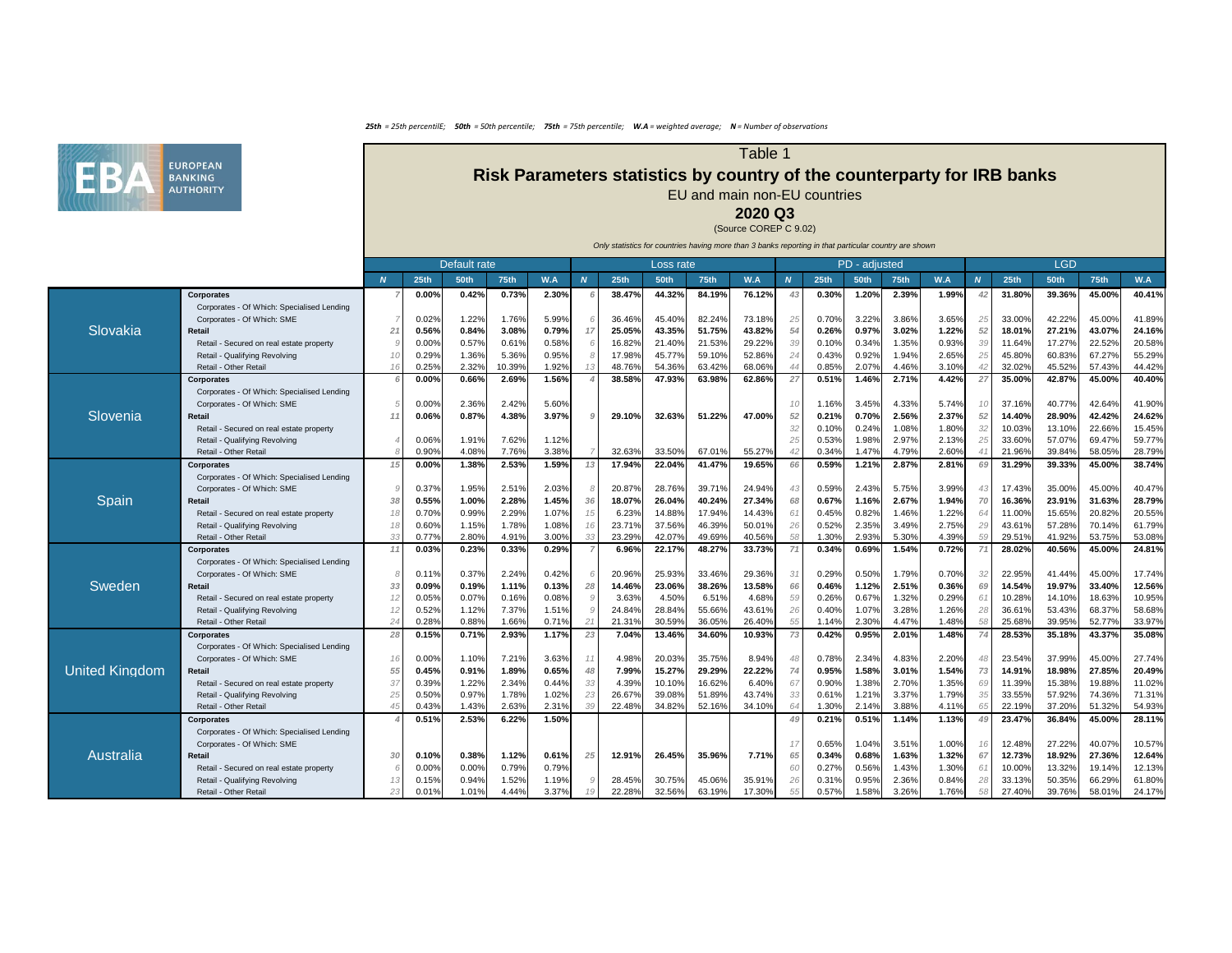### Table 1

# **Risk Parameters statistics by country of the counterparty for IRB banks** EU and main non-EU countries

**2020 Q3**

(Source COREP C 9.02)

|                           |                                            | Default rate     |             |             |             |       |    |             | Loss rate   |        |        |    |                | PD - adjusted  |                |                |                  |                  | <b>LGD</b>       |                  |                  |
|---------------------------|--------------------------------------------|------------------|-------------|-------------|-------------|-------|----|-------------|-------------|--------|--------|----|----------------|----------------|----------------|----------------|------------------|------------------|------------------|------------------|------------------|
|                           |                                            | $\boldsymbol{N}$ | <b>25th</b> | <b>50th</b> | <b>75th</b> | W.A   |    | <b>25th</b> | <b>50th</b> | 75th   | W.A    |    | <b>25th</b>    | <b>50th</b>    | <b>75th</b>    | W.A            | $\boldsymbol{N}$ | <b>25th</b>      | <b>50th</b>      | 75th             | W.A              |
|                           | <b>Corporates</b>                          |                  | 0.00%       | 0.03%       | 0.53%       | 0.53% |    | 3.47%       | 15.66%      | 42.70% | 22.27% | 56 | 0.25%          | 0.98%          | 1.47%          | 1.42%          | -57              | 29.06%           | 37.33%           | 45.00%           | 34.58%           |
|                           | Corporates - Of Which: Specialised Lending |                  |             |             |             |       |    |             |             |        |        |    |                |                |                |                |                  |                  |                  |                  |                  |
|                           | Corporates - Of Which: SME                 |                  |             |             |             |       |    |             |             |        |        |    | 0.15%          | 1.54%          | 3.24%          | 2.20%          | -16              | 20.11%           | 36.25%           | 42.57%           | 20.05%           |
| Canada                    | <b>Retail</b>                              | 27               | 0.05%       | 0.48%       | 1.09%       | 0.39% | 22 | 12.87%      | 19.70%      | 36.31% | 8.02%  | 66 | 0.40%          | 0.98%          | 1.72%          | 0.69%          | 68               | 14.66%           | 19.50%           | 29.98%           | 19.19%           |
|                           | Retail - Secured on real estate property   |                  | 0.08%       | 0.91%       | 3.33%       | 0.18% |    | 5.08%       | 6.03%       | 9.84%  | 8.60%  |    | 0.26%          | 0.82%          | 1.41%          | 0.50%          | 57               | 11.26%           | 14.78%           | 20.01%           | 17.47%           |
|                           | Retail - Qualifying Revolving              |                  | 0.55%       | 0.86%       | 1.25%       | 0.77% |    | 12.87%      | 29.01%      | 38.42% | 9.25%  |    | 0.32%          | 1.41%          | 2.42%          | 1.85%          | 29               | 34.30%           | 47.93%           | 67.52%           | 66.98%           |
|                           | Retail - Other Retail                      |                  | 0.13%       | 0.59%       | 4.15%       | .98%  |    | 16.53%      | 30.53%      | 45.81% | 13.32% | 56 | 0.69%          | 1.47%          | 3.17%          | 2.12%          |                  | 25.56%           | 45.33%           | 58.66%           | 29.05%           |
|                           | <b>Corporates</b>                          |                  | 0.09%       | 0.30%       | 2.34%       | 0.30% |    |             |             |        |        |    | 0.18%          | 0.36%          | 0.62%          | 0.74%          | 42               | 37.18%           | 42.93%           | 45.00%           | 46.50%           |
|                           | Corporates - Of Which: Specialised Lending |                  |             |             |             |       |    |             |             |        |        |    |                |                |                |                |                  |                  |                  |                  |                  |
|                           | Corporates - Of Which: SME                 |                  |             |             |             |       |    |             |             |        |        | 20 | 0.19%          | 1.16%          | 4.47%          | 3.88%          | 20               | 24.88%           | 36.35%           | 45.00%           | 33.19%           |
| China                     | Retail                                     |                  | 0.04%       | 0.33%       | 0.92%       | 0.06% | 20 | 7.10%       | 25.29%      | 50.67% | 24.06% |    | 0.36%          | 0.68%          | 1.64%          | 1.12%          | 62               | 12.58%           | 17.12%           | 25.48%           | 22.28%           |
|                           | Retail - Secured on real estate property   |                  | 0.05%       | 0.65%       | 1.32%       | 0.16% |    | 5.90%       | 6.34%       | 13.10% | 10.95% |    | 0.31%          | 0.47%          | 1.36%          | 1.33%          | 55               | 10.71%           | 13.41%           | 19.30%           | 11.66%           |
|                           | Retail - Qualifying Revolving              |                  | 0.26%       | 0.89%       | 2.23%       | 0.02% |    | 22.42%      | 37.55%      | 45.18% | 38.16% |    | 0.27%          | 0.78%          | 1.66%          | 0.73%          | 27               | 34.70%           | 55.48%           | 67.41%           | 83.06%           |
|                           | Retail - Other Retail                      |                  | 0.00%       | 0.21%       | 1.81%       | 0.07% |    | 31.62%      | 37.65%      | 46.00% | 58.18% |    | 0.38%          | 1.54%          | 3.39%          | 0.83%          |                  | 24.11%           | 41.30%           | 52.64%           | 11.09%           |
|                           | <b>Corporates</b>                          |                  | 0.30%       | 1.82%       | 5.51%       | 0.53% |    | 13.11%      | 16.16%      | 22.99% | 14.55% |    | 0.18%          | 0.72%          | 1.54%          | 1.07%          |                  | $33.44\%$        | 40.64%           | 45.00%           | 36.19%           |
|                           | Corporates - Of Which: Specialised Lending |                  |             |             |             |       |    |             |             |        |        |    |                |                |                |                |                  |                  |                  |                  |                  |
|                           | Corporates - Of Which: SME                 |                  |             |             |             |       |    |             |             |        |        | 22 | 0.20%          | 0.85%          | 2.80%          | 4.42%          | 23               | 26.50%           | 40.18%           | 45.00%           | 22.48%           |
| Hong Kong                 | Retail                                     |                  | 0.00%       | 0.10%       | 2.24%       | 0.01% |    | 1.93%       | 13.88%      | 20.86% | 0.59%  | 59 | 0.35%          | 0.62%          | 1.07%          | 0.60%          | 60               | 13.00%           | 16.52%           | 26.09%           | 33.01%           |
|                           | Retail - Secured on real estate property   |                  | 0.00%       | 0.01%       | 0.17%       | 0.03% |    |             |             |        |        |    | 0.25%          | 0.49%          | 0.85%          | 0.40%          | 53               | 10.00%           | 13.81%           | 18.30%           | 10.26%           |
|                           | Retail - Qualifying Revolving              |                  | 0.00%       | 0.27%       | 1.62%       | 0.88% |    |             |             |        |        |    | 0.23%          | 0.58%          | 1.03%          | 0.88%          |                  | 35.12%           | 54.33%           | 70.86%           | 95.94%           |
|                           | Retail - Other Retail                      |                  | 0.00%       | 0.21%       | 1.41%       | 0.01% |    | 4.48%       | 24.47%      | 37.37% | 1.23%  |    | 0.34%          | 0.97%          | 3.39%          | 0.87%          |                  | 20.53%           | 40.40%           | 52.39%           | 21.98%           |
|                           | <b>Corporates</b>                          |                  | 0.75%       | 1.89%       | 3.26%       | 2.97% |    |             |             |        |        | 35 | 0.66%          | 1.20%          | 3.62%          | 3.39%          | -37              | 35.92%           | 45.00%           | 45.00%           | 44.50%           |
|                           | Corporates - Of Which: Specialised Lending |                  |             |             |             |       |    |             |             |        |        |    |                |                |                |                |                  |                  |                  |                  |                  |
|                           | Corporates - Of Which: SME                 |                  |             |             |             |       |    |             |             |        |        |    | 2.11%          | 2.56%          | 6.34%          | 4.57%          | 13               | 40.13%           | 45.00%           | 45.00%           | 31.86%           |
| India                     | <b>Retail</b>                              |                  | 0.22%       | 1.22%       | 2.91%       | 1.95% | 21 | 28.43%      | 34.11%      | 49.92% | 68.53% | 59 | 0.27%          | 0.96%          | 2.25%          | 7.15%          | 59               | 13.84%           | 20.85%           | 37.55%           | 53.76%           |
|                           | Retail - Secured on real estate property   |                  | 0.00%       | 0.00%       | .26%        | 2.49% |    |             |             |        |        |    | 0.18%          | 0.66%          | 1.98%          | 2.01%          |                  | 10.32%           | 16.17%           | 22.51%           | 37.00%           |
|                           | Retail - Qualifying Revolving              |                  | 0.82%       | 3.08%       | 5.44%       | 2.62% |    | 26.71%      | 39.87%      | 52.80% | 47.69% | 23 | 0.59%          | 1.74%          | 3.36%          | 11.48%         | 27               | 36.08%           | 56.79%           | 71.91%           | 79.22%           |
|                           | Retail - Other Retail                      |                  | 3.10%       | 4.85%       | 25.34%      | 4.56% |    | 31.57%      | 35.45%      | 55.50% | 90.23% |    | 0.89%          | 1.71%          | 7.31%          | 6.05%          |                  | 32.86%           | 48.69%           | 56.27%           | 58.44%           |
|                           | <b>Corporates</b>                          |                  |             |             |             |       |    |             |             |        |        | 36 | 0.08%          | 0.28%          | 0.73%          | 0.72%          | -37              | 35.64%           | 44.00%           | 45.00%           | 35.71%           |
|                           | Corporates - Of Which: Specialised Lending |                  |             |             |             |       |    |             |             |        |        |    |                |                |                |                |                  |                  |                  |                  |                  |
|                           | Corporates - Of Which: SME<br>Retail       |                  | 0.00%       | 0.07%       | 0.35%       | 0.09% |    | 21.90%      | 39.93%      | 61.40% | 60.60% | 50 | 0.41%<br>0.21% | 1.95%<br>0.56% | 3.22%<br>0.97% | 3.30%<br>0.86% | -51              | 45.00%<br>13.80% | 45.00%<br>20.45% | 47.89%<br>34.16% | 19.02%<br>36.22% |
| Korea, Republic Of        | Retail - Secured on real estate property   |                  | 0.00%       | 0.00%       | 0.04%       | 0.07% |    |             |             |        |        | 38 | 0.15%          | 0.38%          | 0.60%          | 0.19%          | -39              | 10.00%           | 13.65%           | 19.16%           | 9.98%            |
|                           | Retail - Qualifying Revolving              |                  | 0.01%       | 0.37%       | 1.13%       | 0.01% |    |             |             |        |        |    | 0.15%          | 0.58%          | 1.39%          | 0.44%          |                  | 38.03%           | 59.58%           | 74.26%           | 75.17%           |
|                           | Retail - Other Retail                      |                  | 0.01%       | 0.50%       | 2.44%       | 0.20% |    | 31.41%      | 52.26%      | 75.08% | 81.72% |    | 0.60%          | 1.03%          | 2.30%          | 2.17%          |                  | 29.90%           | 38.66%           | 56.54%           | 77.98%           |
|                           | <b>Corporates</b>                          |                  | 0.10%       | 0.19%       | 0.21%       | 0.19% |    |             |             |        |        | 55 | 0.36%          | 0.71%          | 1.91%          | 0.55%          | -55              | 31.76%           | 44.30%           | 45.00%           | 38.59%           |
|                           | Corporates - Of Which: Specialised Lending |                  |             |             |             |       |    |             |             |        |        |    |                |                |                |                |                  |                  |                  |                  |                  |
|                           | Corporates - Of Which: SME                 |                  |             |             |             |       |    |             |             |        |        |    | 0.55%          | 1.39%          | 2.79%          | 2.37%          | 13               | 8.89%            | 37.10%           | 44.78%           | 43.85%           |
| <b>Russian Federation</b> | Retail                                     | 33               | 0.05%       | 1.07%       | 4.36%       | 2.28% | 27 | 19.19%      | 25.81%      | 43.00% | 22.63% |    | 0.76%          | 1.99%          | 3.54%          | 2.23%          | 62               | 14.46%           | 20.99%           | 24.90%           | 18.45%           |
|                           | Retail - Secured on real estate property   |                  | 1.73%       | 5.00%       | 14.68%      | 7.65% |    | 11.10%      | 20.77%      | 22.62% | 17.20% |    | 0.70%          | 1.52%          | 3.44%          | 2.30%          |                  | 12.13%           | 15.24%           | 22.00%           | 17.96%           |
|                           | Retail - Qualifying Revolving              |                  | 0.78%       | 1.15%       | 2.79%       | 1.74% |    | 22.57%      | 51.13%      | 56.88% | 45.87% | 26 | 0.65%          | 1.33%          | 2.78%          | 2.03%          |                  | 33.12%           | 59.25%           | 68.48%           | 60.94%           |
|                           | Retail - Other Retail                      |                  | 0.09%       | 0.52%       | 8.41%       | 2.49% |    | 24.81%      | 40.81%      | 69.14% | 68.68% |    | 0.79%          | 2.00%          | 7.04%          | 1.62%          |                  | 29.75%           | 38.66%           | 52.74%           | 17.93%           |

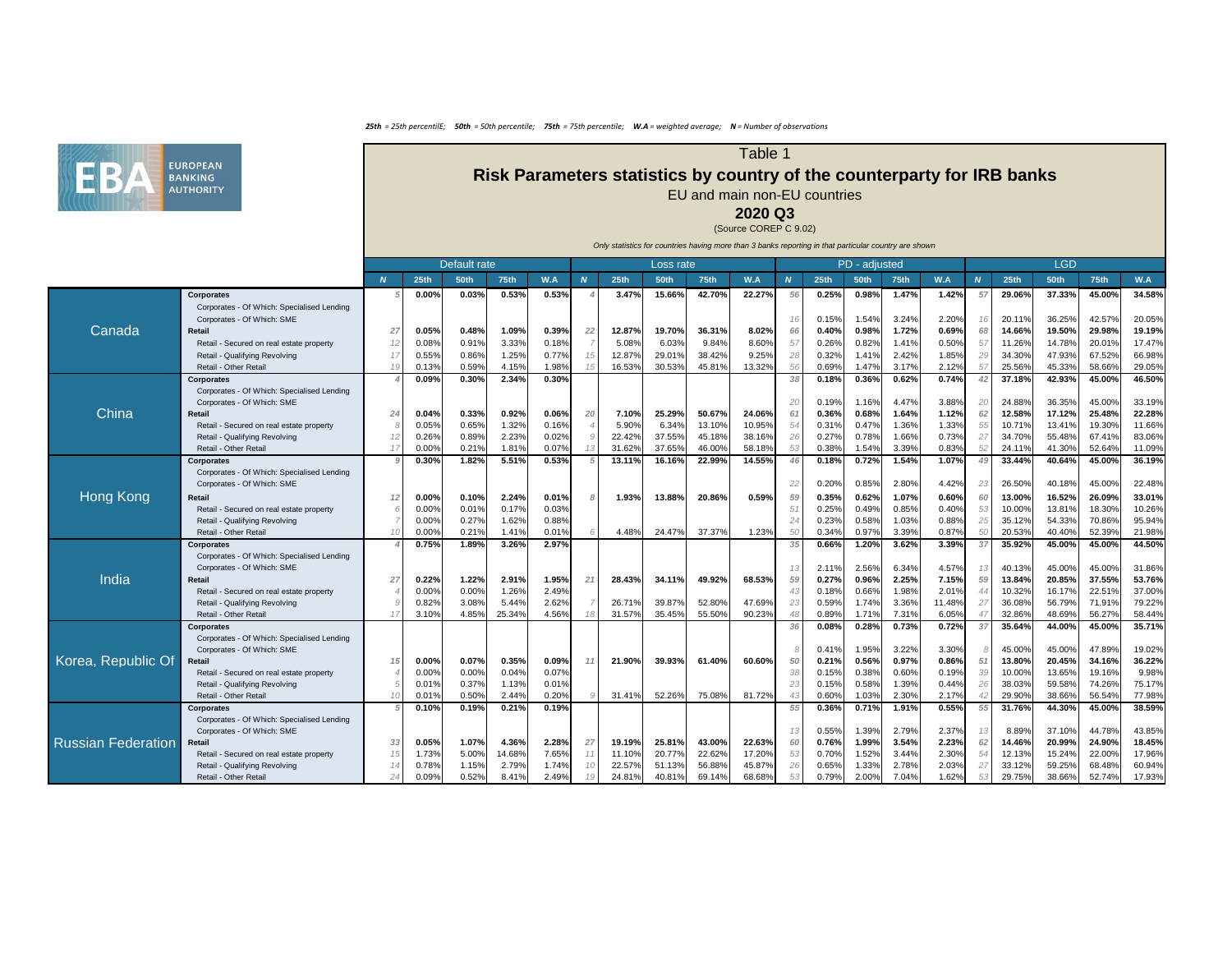

### Table 1

# **Risk Parameters statistics by country of the counterparty for IRB banks** EU and main non-EU countries

**2020 Q3**

(Source COREP C 9.02)

|                      |                                            |          |                  |              |             |       |    |             |             | Unity statistics for countries having more than 5 banks reporting in that particular country are shown |        |             |               |             |       |          |             |             |             |        |
|----------------------|--------------------------------------------|----------|------------------|--------------|-------------|-------|----|-------------|-------------|--------------------------------------------------------------------------------------------------------|--------|-------------|---------------|-------------|-------|----------|-------------|-------------|-------------|--------|
|                      |                                            |          |                  | Default rate |             |       |    |             | Loss rate   |                                                                                                        |        |             | PD - adjusted |             |       |          |             | <b>LGD</b>  |             |        |
|                      |                                            | <b>N</b> | 25 <sub>th</sub> | <b>50th</b>  | <b>75th</b> | W.A   |    | <b>25th</b> | <b>50th</b> | 75th                                                                                                   | W.A    | <b>25th</b> | <b>50th</b>   | <b>75th</b> | W.A   | <b>N</b> | <b>25th</b> | <b>50th</b> | <b>75th</b> | W.A    |
|                      | <b>Corporates</b>                          |          | 2.71%            | 4.01%        | 15.01%      | 4.20% |    | 32.93%      | 35.93%      | 65.14%                                                                                                 | 48.95% | 0.23%       | 0.98%         | 2.34%       | 2.84% |          | 27.83%      | 36.17%      | 42.87%      | 30.84% |
|                      | Corporates - Of Which: Specialised Lending |          |                  |              |             |       |    |             |             |                                                                                                        |        |             |               |             |       |          |             |             |             |        |
|                      | Corporates - Of Which: SME                 |          |                  |              |             |       |    |             |             |                                                                                                        |        | 0.34%       | 0.76%         | 1.06%       | 7.41% |          | 19.84%      | 40.80%      | 46.00%      | 27.69% |
| <b>Singapore</b>     | <b>Retail</b>                              |          | 0.01%            | 0.09%        | 0.48%       | 0.07% |    | 5.45%       | 24.16%      | 34.68%                                                                                                 | 13.42% | 0.30%       | 0.57%         | 1.34%       | 0.71% | 66       | 12.88%      | 16.56%      | 24.00%      | 22.20% |
|                      | Retail - Secured on real estate property   |          | 0.00%            | 0.05%        | 1.35%       | 0.11% |    |             |             |                                                                                                        |        | 0.23%       | 0.40%         | 0.90%       | 0.33% | 57       | 12.01%      | 14.88%      | 18.92%      | 16.31% |
|                      | Retail - Qualifying Revolving              |          | 0.17%            | 1.41%        | 3.76%       | 0.68% |    | 24.16%      | 31.78%      | 64.14%                                                                                                 | 56.94% | 0.16%       | 0.75%         | 2.78%       | 2.66% |          | 31.96%      | 52.71%      | 66.47%      | 71.27% |
|                      | Retail - Other Retail                      |          | 0.01%            | 0.18%        | 1.72%       | 0.01% |    | 27.16%      | 36.69%      | 49.40%                                                                                                 | 36.90% | 0.36%       | $0.77\%$      | 2.58%       | 1.13% |          | 23.46%      | 38.92%      | 49.90%      | 16.82% |
|                      | <b>Corporates</b>                          |          | 0.45%            | 0.83%        | 1.22%       | 1.22% |    | 11.14%      | 27.49%      | 60.01%                                                                                                 | 9.31%  | 0.32%       | 0.70%         | 1.34%       | 0.91% |          | 31.78%      | 39.09%      | 45.00%      | 32.10% |
|                      | Corporates - Of Which: Specialised Lending |          |                  |              |             |       |    |             |             |                                                                                                        |        |             |               |             |       |          |             |             |             |        |
|                      | Corporates - Of Which: SME                 |          |                  |              |             |       |    |             |             |                                                                                                        |        | 0.49%       | 0.90%         | 2.11%       | 0.89% |          | 25.06%      | 36.55%      | 41.43%      | 24.07% |
| <b>Switzerland</b>   | <b>Retail</b>                              |          | 0.11%            | 0.49%        | 1.03%       | 0.64% | 33 | 12.69%      | 23.37%      | 32.06%                                                                                                 | 13.18% | 0.67%       | 1.55%         | 3.10%       | 0.84% |          | 14.96%      | 19.20%      | 25.82%      | 18.72% |
|                      | Retail - Secured on real estate property   |          | 0.58%            | 0.93%        | 1.40%       | 1.13% | 15 | 4.61%       | 8.97%       | 18.41%                                                                                                 | 8.50%  | 0.56%       | 1.20%         | 2.68%       | 0.80% |          | 12.69%      | 15.94%      | 21.49%      | 19.45% |
|                      | Retail - Qualifying Revolving              |          | 0.41%            | 0.67%        | 1.93%       | 0.85% |    | 24.59%      | 30.14%      | 37.32%                                                                                                 | 29.60% | 0.60%       | 1.05%         | 2.03%       | 1.78% |          | 30.80%      | 46.84%      | 66.50%      | 49.77% |
|                      | Retail - Other Retail                      |          | 0.19%            | 0.95%        | 2.14%       | 0.56% |    | 20.72%      | 34.72%      | 53.53%                                                                                                 | 26.32% | 1.14%       | 2.11%         | 3.66%       | 1.07% |          | 23.30%      | 35.61%      | 49.20%      | 15.55% |
|                      | <b>Corporates</b>                          |          | 0.23%            | 0.60%        | 0.99%       | 1.01% |    | 7.94%       | 12.65%      | 19.51%                                                                                                 | 19.35% | 0.43%       | 0.78%         | 1.76%       | 1.21% |          | 28.24%      | 39.50%      | 45.00%      | 29.03% |
|                      | Corporates - Of Which: Specialised Lending |          |                  |              |             |       |    |             |             |                                                                                                        |        |             |               |             |       |          |             |             |             |        |
|                      | Corporates - Of Which: SME                 |          | 0.06%            | 1.79%        | 2.97%       | 0.39% |    | 1.81%       | 11.53%      | 49.33%                                                                                                 | 16.39% | 0.68%       | 1.78%         | 3.71%       | 2.85% |          | 30.04%      | 44.13%      | 45.01%      | 20.71% |
| <b>United States</b> | <b>Retail</b>                              |          | 0.20%            | 0.46%        | 1.79%       | 1.30% | 33 | 9.62%       | 14.92%      | 26.93%                                                                                                 | 13.17% | 0.67%       | 1.10%         | 2.52%       | 1.88% |          | 15.19%      | 21.52%      | 30.11%      | 47.91% |
|                      | Retail - Secured on real estate property   |          | 0.25%            | 0.60%        | 1.80%       | 0.35% |    | 6.51%       | 9.79%       | 13.86%                                                                                                 | 9.39%  | 0.52%       | 0.89%         | 1.74%       | 0.88% |          | 11.98%      | 17.53%      | 23.69%      | 46.09% |
|                      | Retail - Qualifying Revolving              |          | 0.55%            | 1.00%        | 2.09%       | 0.03% |    | 17.67%      | 29.68%      | 42.68%                                                                                                 | 18.08% | 0.57%       | 1.40%         | 2.96%       | 2.12% |          | 32.46%      | 56.00%      | 68.35%      | 92.96% |
|                      | Retail - Other Retail                      |          | 0.17%            | 0.80%        | 2.53%       | 3.83% |    | 21.08%      | 31.51%      | 48.69%                                                                                                 | 14.80% | 1.17%       | 2.18%         | 4.53%       | 2.67% |          | 29.01%      | 39.36%      | 50.78%      | 32.92% |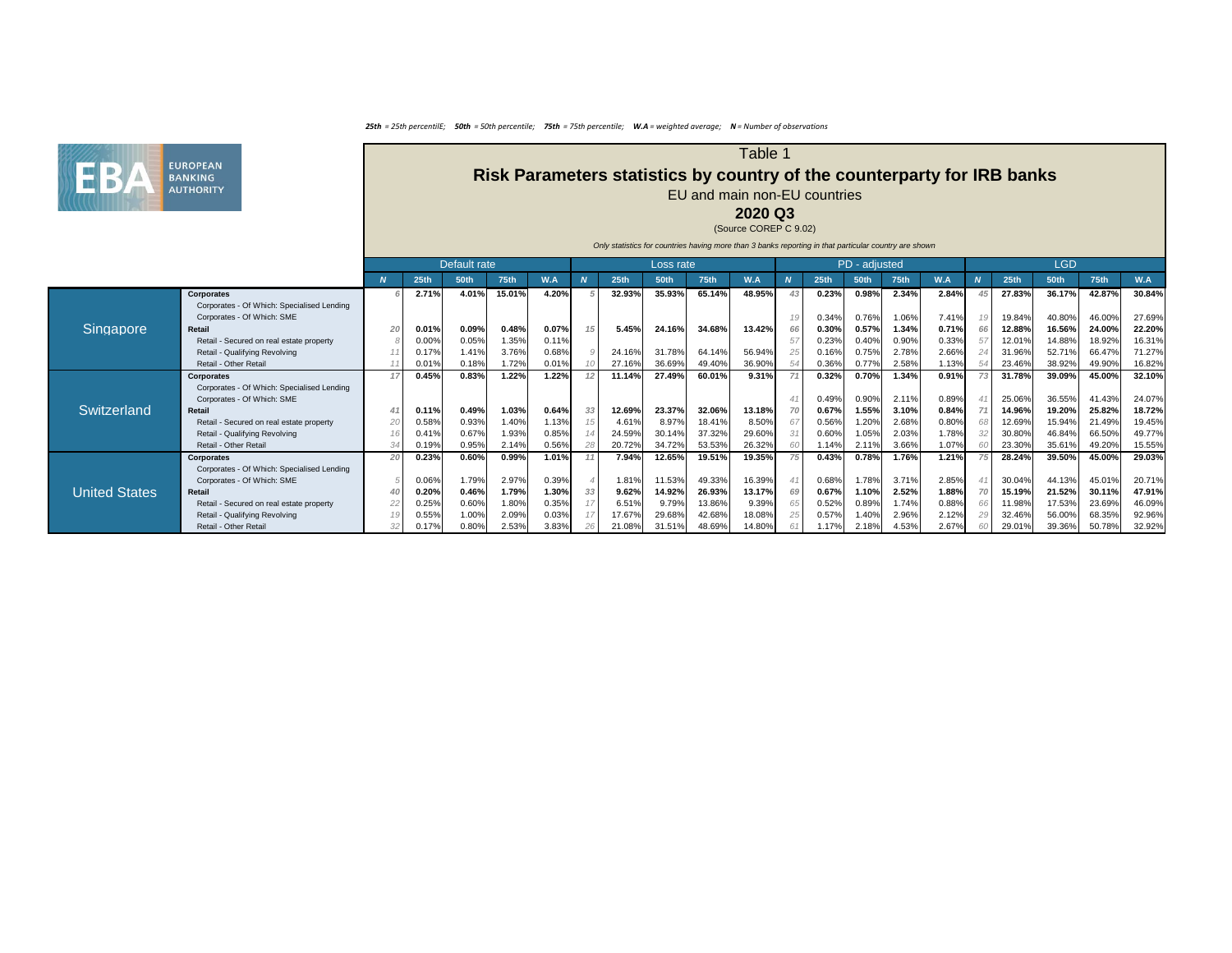The aim of this disclosure is to increase transparency regarding credit risk parameters of EU banks based on supervisory reporting data that the EBA collects on a quarterly basis.

**Given the differences in the definition and computation of the risk parameters outlined below, a comparison between PD and DR or between LGD and LR is not straightforward and any conclusions should be interpreted with caution***.*

#### **● Scope (COREP 9.02)**

#### - IRB banks

- PDs (adjusted), LGDs, Default rates (DR), Loss rates (LR)
- Asset classes: Corporate, Retail (breakdown)
- By country of the counterparty (EU and main non eu countries)
- Frequency: Quarterly (starting from Q1 2015)\*

- Stats: n obs, 25<sup>th</sup>, 50<sup>th</sup>, 75<sup>th</sup> and Weighted Average (by non defaulted exposure for PDs and LGDs).

\*DR and LR from 2015 Q1 to 2015 Q3 are not provided as they are computed as the sum of the last 4 quarters (see below).

#### **● PD\_Adjusted (**on non defaulted**)**

PDs reported in *COREP* (C9.02) - *Geographical breakdown of exposures by residence of the obligor (IRB exposures)* – are computed as a weighted average of Defaulted and no Defaulted exposures and are expressed on a yearly basis.

**PD\_Corep=** "PD ASSIGNED TO THE OBLIGOR GRADE OR POOL (%)" *(c. 080)*

 $PD_{core} = \frac{PD_{non\_default} * Exposure_{non\_default} + PD_{default} * Exposure_{default}}{Exposure_{total}}$ 

where  $PD_{default}$ =1;

We can derive the PD on non defaulted (that we call **PD\_Adjusted**) as follows:

 $PD\_Adjusted = PD_{non\_default} = \frac{EXPosure_{Total} * PD_{Corep} - Exposure_{default}}{Exposure_{non\_default}} = \frac{column~010 * column~080 - column030}{column~010 - column~030}$ 

For the PD\_Adjusted the weighted average shown in the tables with the other statistics is computed using the No-defaulted exposure.

#### **● LGD**

We don't apply any transformation to the LGDs shown in the tables as they are computed on no-Defaulted exposure.

**LGD:** "EXPOSURE WEIGHTED AVERAGE LGD (%)" *(c. 090)*

#### **● Default rate**

The default rate is not provided in COREP so it is computed as follows:

DR=  $\frac{\text{Observed new defaults for the period}}{\text{Original exposure} - \text{Defaulted exposure}} = \frac{column\ 040}{column\ 010 - column\ 030}$